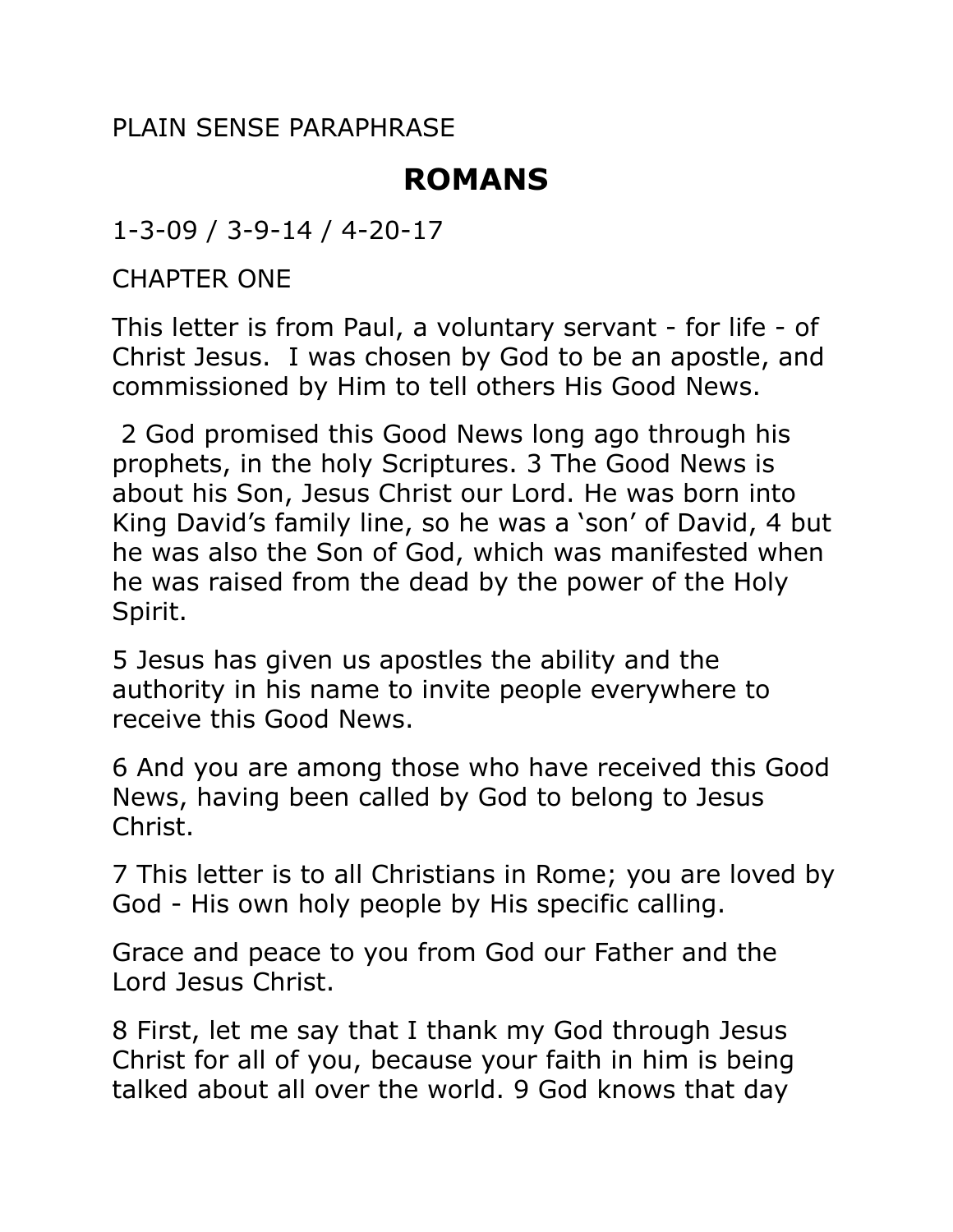and night I bring you and your needs in prayer to God whom I serve with all my heart in spreading the Good News about his Son.

10 One of my prayer requests is for the opportunity, God willing, to visit you before long. 11 For I long to see you so I can impart to you some spiritual gift that will help strengthen you in the Lord; 12 in fact, I look forward to the encouragement we will be to each other in our mutual faith.

13 I want you to know, dear brothers and sisters, that I planned many times to visit you, but I have been prevented from doing so, so far. I want to minister among you and see spiritual fruit develop, just as I have seen among other Gentiles. 14 For I have a great sense of obligation to people in both the civilized world and the rest of the world, to the educated and uneducated alike. 15 So I am eager to come to you in Rome, too, to proclaim the Good News.

16 For I am not ashamed of this Good News about Christ, for it is the power of God at work, saving everyone who believes it  $-$  first proclaimed to the Jews but, now, also, to the Gentiles. 17 This Good News tells us how God makes us right in his sight: — *by faith,* from start to finish*.* As the Scriptures say, "Those who are righteous become so and live so, only *by faith*."

18 But God in heaven reveals his anger against all sinful, wicked people who, in their wickedness, refuse to let the truth surface in their lives or in their world. 19 They know the truth about God because he has made it obvious to them. 20 For ever since the world was created, God's invisible qualities —such as his infinite power and His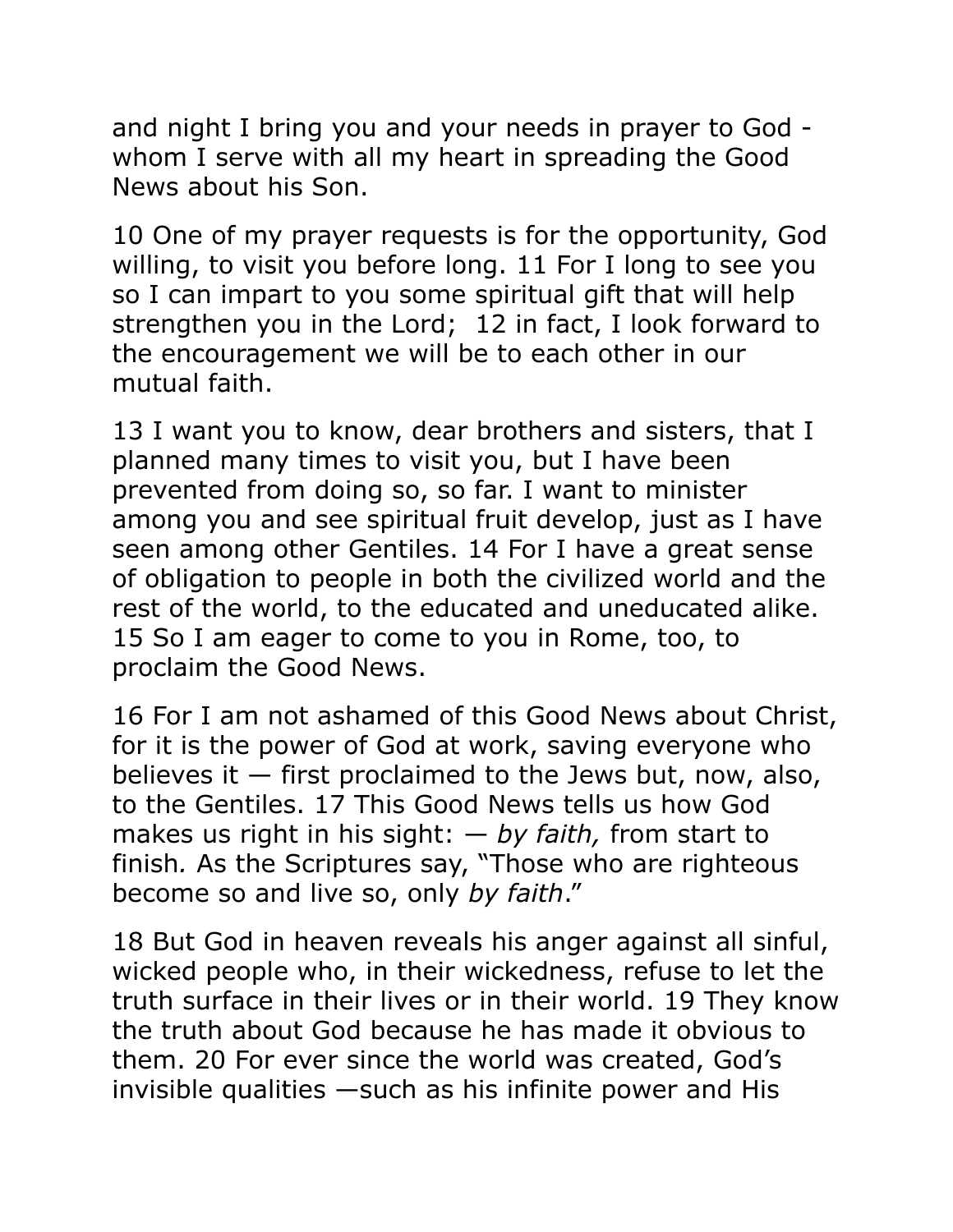divine character - have been plainly visible in every part of Creation, so they have no excuse for not believing in Him.

21 Long ago, people believed in God, but they refused to worship him as their God or be grateful to Him for all He had given them. And, instead of being content to believe in Him as He was - an invisible spirit, they began to think up foolish ideas of what God was like. As a result, they lost the spiritual light they originally had, and their minds became dark and confused. 22 Thinking themselves to be so wise, they instead became utter fools, 23 and they exchanged God's glorious perfection for idols that they made, themselves — fashioned to look like mere mortal man, and, from there, even to loathsome things like birds, animals, and reptiles.

24 So, God let them do whatever shameful things their hearts desired. As a result, they did vile and dishonorable things with each other's bodies  $-25$  a natural consequence of changing the truth about God into a lie. They abandoned God to worship and serve contemptible animals God had created, instead of the Creator himself — who is worthy of eternal praise! Amen.

26 So, God abandoned them to their shameful desires. The women even turned against normal sexual relations with men and, instead, engaged in sex with each other! 27 And the men, instead of having normal sexual relations with women, burned with lust for each other men doing shameful things with other men! As a result, men and women suffer the physical and mental consequences this kind of perverted behavior deserves.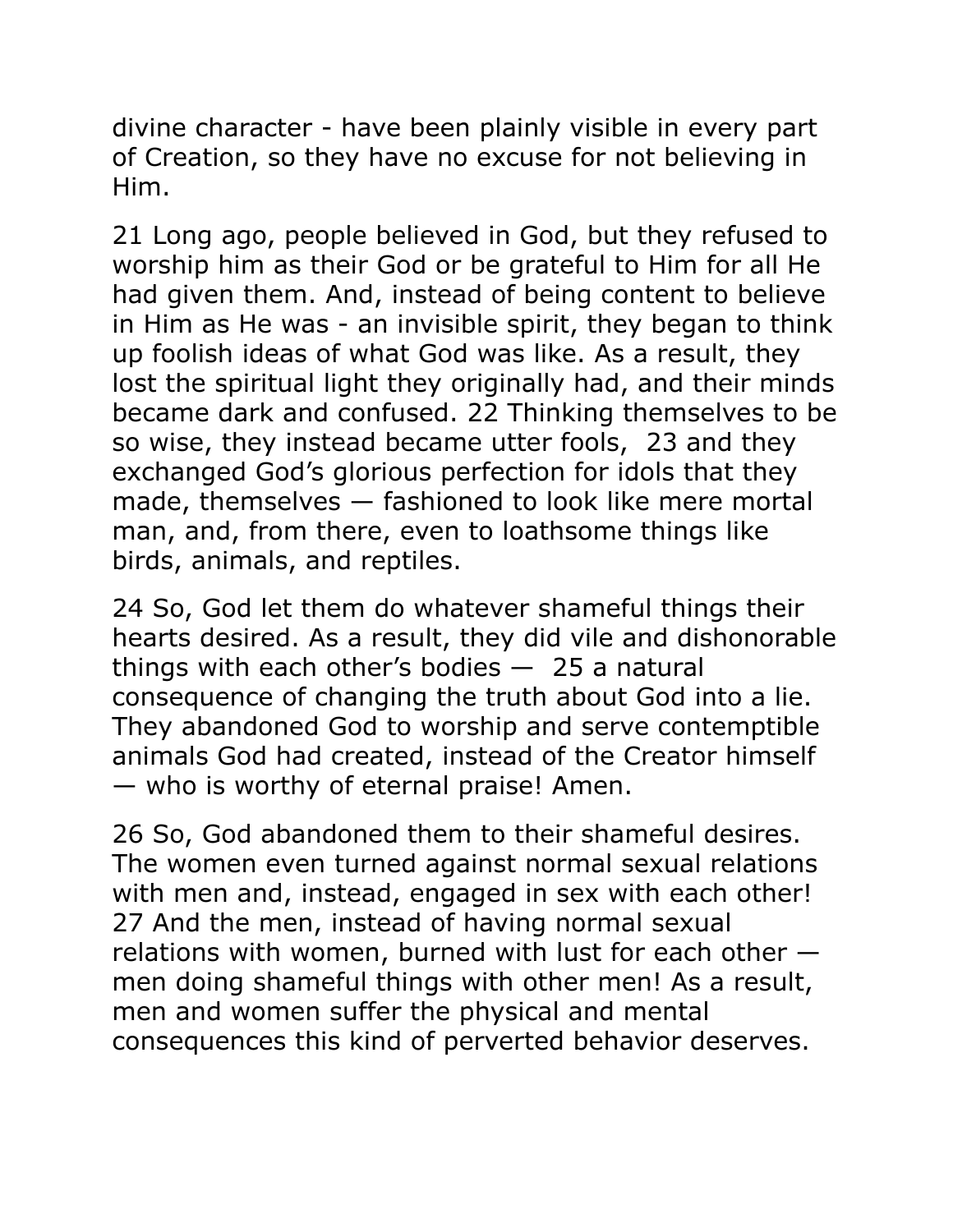28 Since they had no desire to keep their minds elevated to the true knowledge of God, he abandoned them to degenerate thinking and let them decline to doing things that should never be done. 29 Their lives became full of every kind of unrighteousness: immorality, wickedness, greed, hate, envy, murder, quarreling, deception, malicious behavior. They are gossipers, 30 backstabbers, haters of God, insolent, proud, boastful, inventors of evil things, disobedient to their parents, 31 and unreasonable; they break their promises, they lack natural affection for their children, are unappeasable, and merciless.

32 They know that God's justice requires that those who behave like this deserve to die, yet they do these things, anyway. Worse yet, this is the kind of society they prefer.

### ROMANS 2

You may think you can condemn such people, but you are just as bad,  $-$  and you have no excuse! When you say those who do such things are wicked and should be punished, you are condemning yourself, for though you judge others for this behavior, you act the very same way, 2 and we know that God, being just, will punish *anyone* who does such things. 3 Since you judge others for doing these things, what makes you think you can avoid God's judgment when you do the same things?

4 Don't you see how wonderfully kind, tolerant, and patient God is with you? Does this mean nothing to you? Can't you see that his kindness in holding off the punishment for your wrong behavior is intended to turn you from your sin? 5 The terrible punishment for your stubbornness and refusal to turn from your sin is building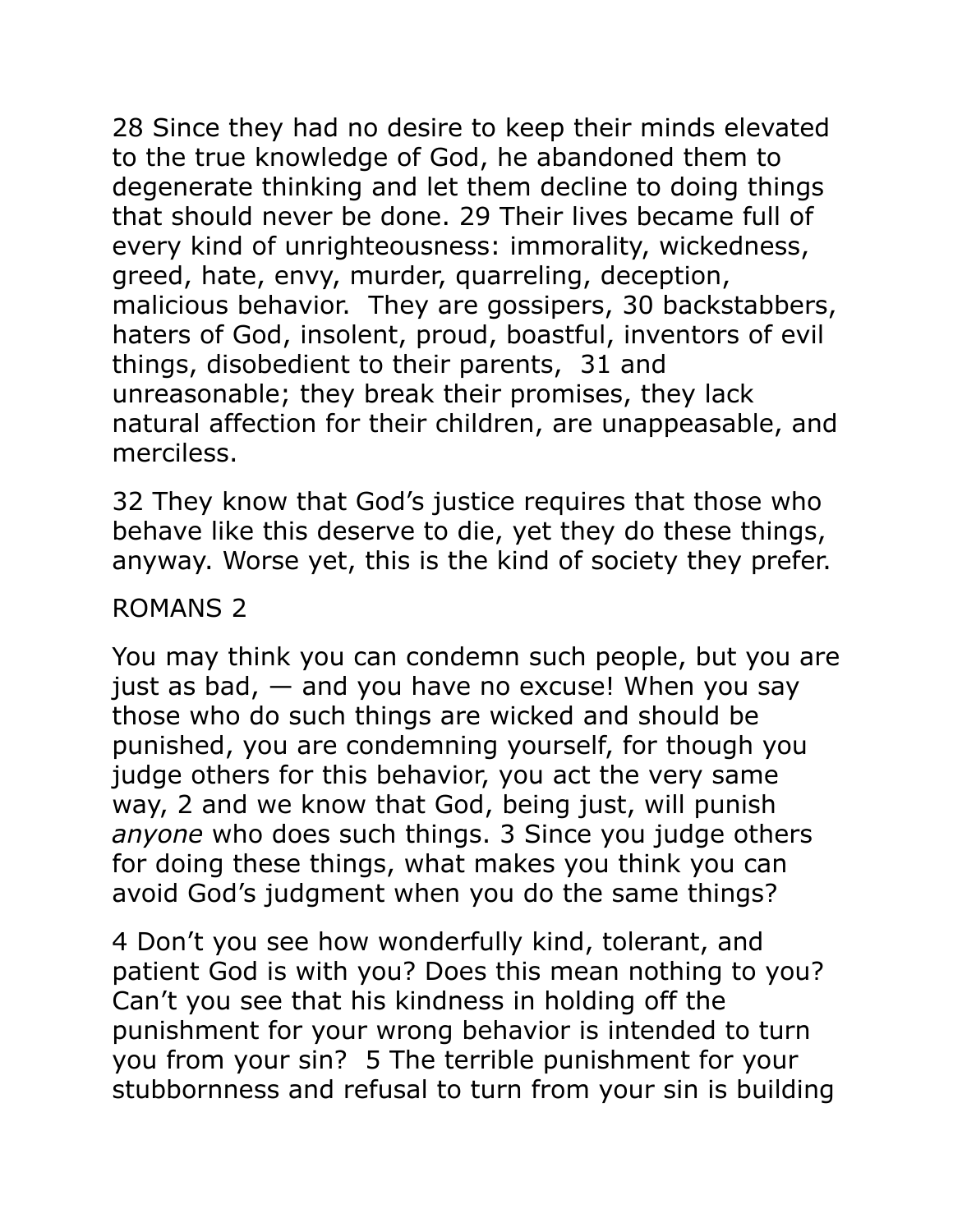up. For The Day of Wrath is coming, when God's righteous judgment will be revealed. 6 He will render to everyone according to what they have done. 7 He will give eternal life to those who show they are in pursuit of the glory and honor and immortality He promised. 8 But he will pour out his anger and wrath on those who argue against, and refuse to submit to, the truth, and instead live lives of wickedness. 9 There will be trouble and anguish for everyone who keeps on rejecting the Gospel and living a sinful life —for the Jew first and also for the Gentile. 10 But there will be glory and honor and peace from God for all who believe in Christ and live a godly life — for the Jew first and also for the Gentile. 11 For God treats everyone the same.

12 When the Gentiles - who were not given the Old Testament law - die unsaved, they will be judged apart from the law. And when the Jews - who do have God's law - die unsaved, they will be judged by that law . . . .

13 (For merely *hearing* the law doesn't make us right with God - as many people think. It is *obeying* the law that makes us right in his sight. 14 Even Gentiles, who do not have God's written law, show that they know his law when they instinctively obey it, even without having heard it. 15 They demonstrate that God's law is written in their hearts, for their own conscience and thoughts either accuse them or tell them they are doing right.)

16 . . . in the day when God, through Christ Jesus, will judge everyone's relationship to Christ - according to the Gospel I proclaim.

17 You who call yourselves Jews are trusting in God's law; you boast about your special relationship with him;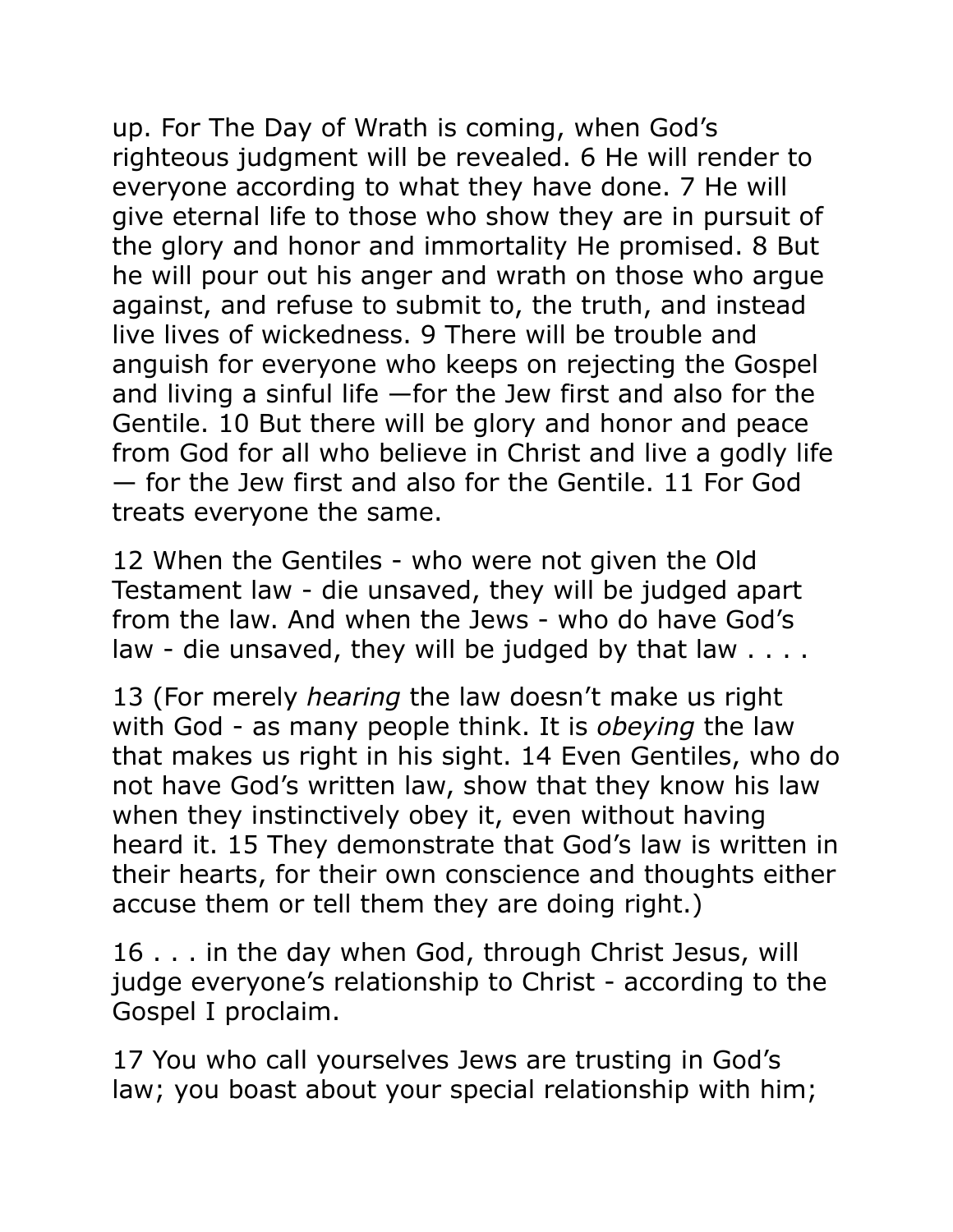18 you know what he wants; you know what is right because you have been taught his law; 19 you are convinced that you are a guide for the blind and a light for people who are lost in darkness; 20 you think you can instruct the ignorant and teach children the ways of God, for you are certain that God's law gives you complete knowledge and truth.

21 Well then, if you teach others, why don't you teach yourself? You tell others not to steal, but do you steal? 22 You say it is wrong to commit adultery, but do you commit adultery? You condemn idolatry, but do you have idols? 23 You are so proud of knowing the law, but do you dishonor God by breaking it?

 24 No wonder the Scriptures say, "The Gentiles blaspheme the name of God because of you."

25 The Jewish ceremony of circumcision - which identifies you as being God's own people - has value only if you obey God's law. But if you don't obey God's law, you are no better off than an uncircumcised Gentile. 26 And if the Gentiles obey God's law, won't God declare *them* to be his own people? 27 In fact, uncircumcised Gentiles who keep God's law will condemn you Jews who are circumcised and possess God's law but don't obey it.

28 For you are not a true Jew just because you were born of Jewish parents or because you have gone through the ceremony of circumcision. 29 No, a true Jew is one whose heart is right with God. And true circumcision is not merely obeying the letter of the law; rather, it is a change of heart produced by the Holy Spirit. And a person with a changed heart lives to please God, not Jewish laws.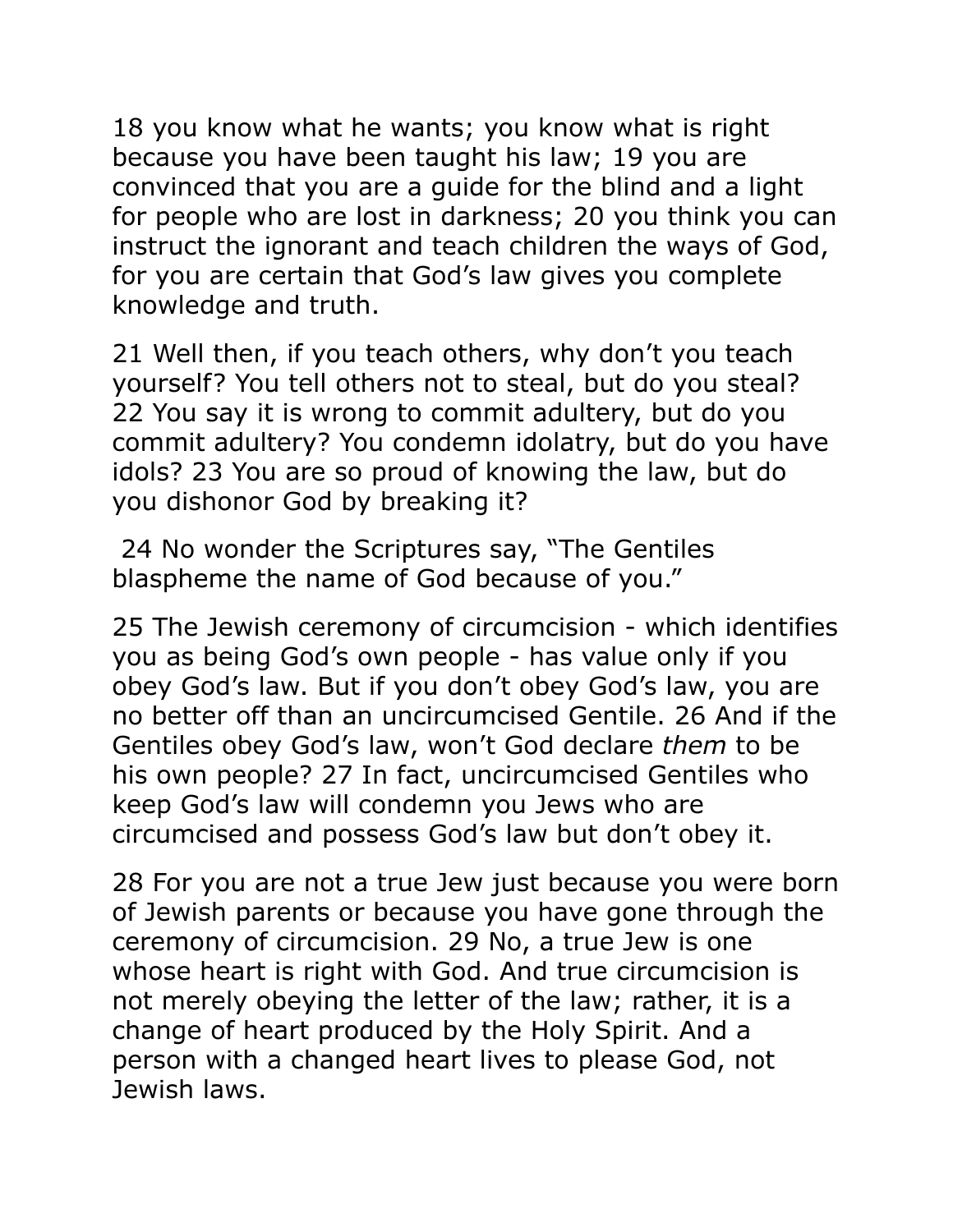ROMANS 3

"Then what's the advantage of being a Jew?", you ask. "What good is it to be a Jew?" 2 There are great benefits!

First of all, the Jews were entrusted with the whole revelation of God. 3 True, some of them didn't believe it; but just because they didn't believe it, does that mean God's Word is unreliable? 4 By no means! Even if everyone else is a liar, God is true. As the Scriptures say about him,

"You will be proved right in what you say,

and you will win your case in court."

5 Some of you who have heard the Good News of the grace of God might be thinking, "But, our sinfulness serves a good purpose, for it highlights God's grace. Isn't it unfair, then, for God to punish us?" (I'm just trying to think like some of you do.) 6 Banish the thought! If God were not absolutely fair, how would he be qualified to judge the world?

7 "But," someone might still argue, "how can God condemn me as a sinner if my sinfulness highlights his righteousness and brings him more glory?" 8 (Some people slander us by claiming that we say, "The more we sin, the more we show God's grace!") Those who believe such things are, justly, condemned.

9 Well then, should we, instead, conclude that we Jews are *better* than others? No, not at all, for we have already shown that all people, whether Jews or Gentiles, are guilty of sin and under its condemnation. 10 As the Scriptures underscore repeatedly: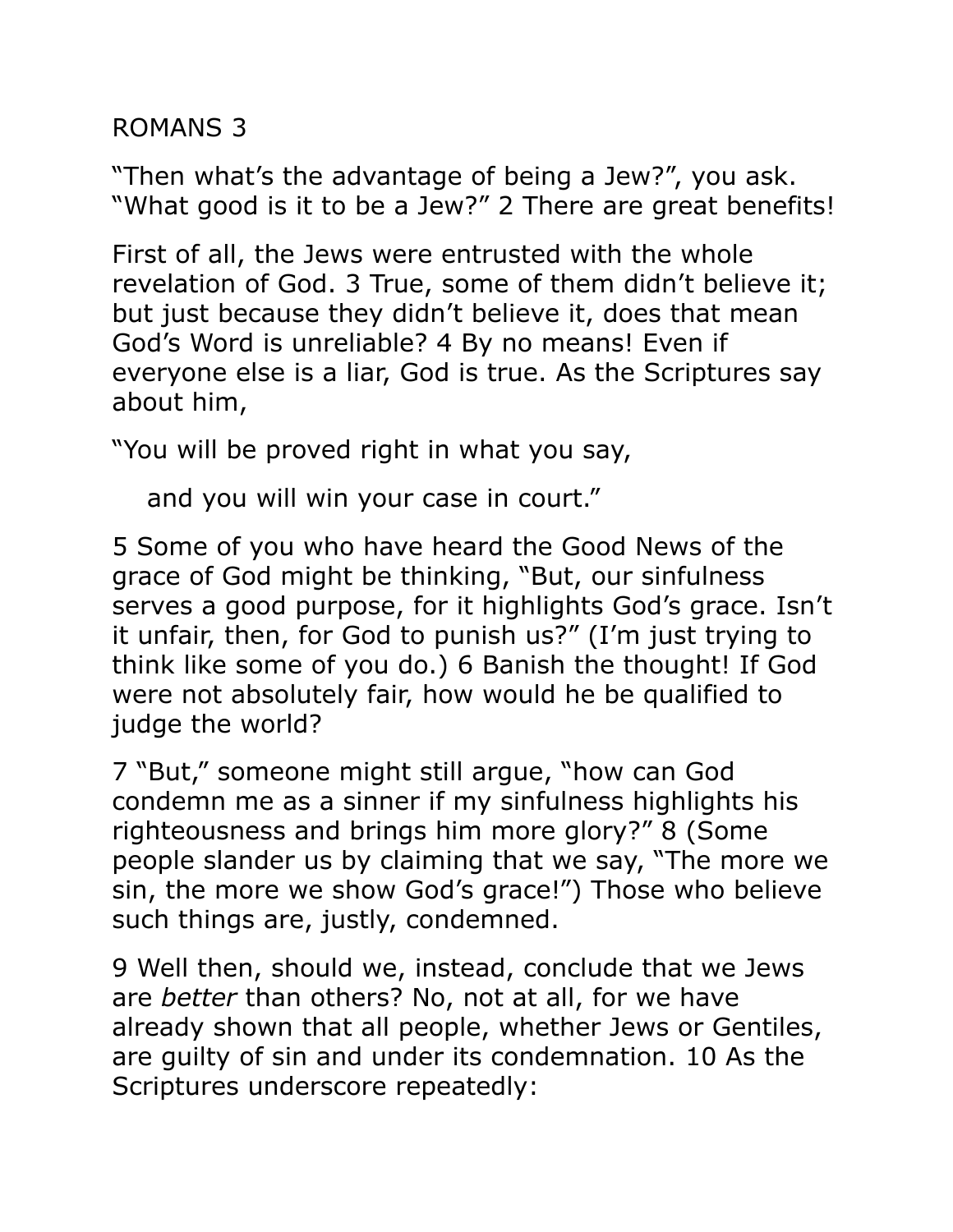"No one is righteous — not even one.

- 11 No one is truly wise; no one is seeking God.
- 12 All have turned away; all have become useless.

No one does good, not a single one."

13 "Their talk is foul, like the stench from an open grave. Their tongues are filled with lies."

"Snake venom drips from their lips."

- 14 "Their mouths are full of cursing and bitterness."
- 15 "They rush to commit murder.
- 16 Destruction and misery always follow them.
- 17 They don't know where to find peace."
- 18 "They have no fear of God at all."

19 Now, the fact is that the Law was given so nobody could claim to deserve Heaven by their ability to keep the Law, and to cause everyone in the world to see that they are guilty before God. 20 For no one can ever be made right with God by doing what the Law commands because nobody is able to perfectly obey the Law. The law simply shows us how holy God is and how sinful we are.

21 *But now* . . . . God has shown us a way to be made right with him in a way that has nothing to do with obeying the Law, and this new way was promised in the writings of Moses and the prophets, long ago. 22 **We are made right with God by believing in Jesus Christ.**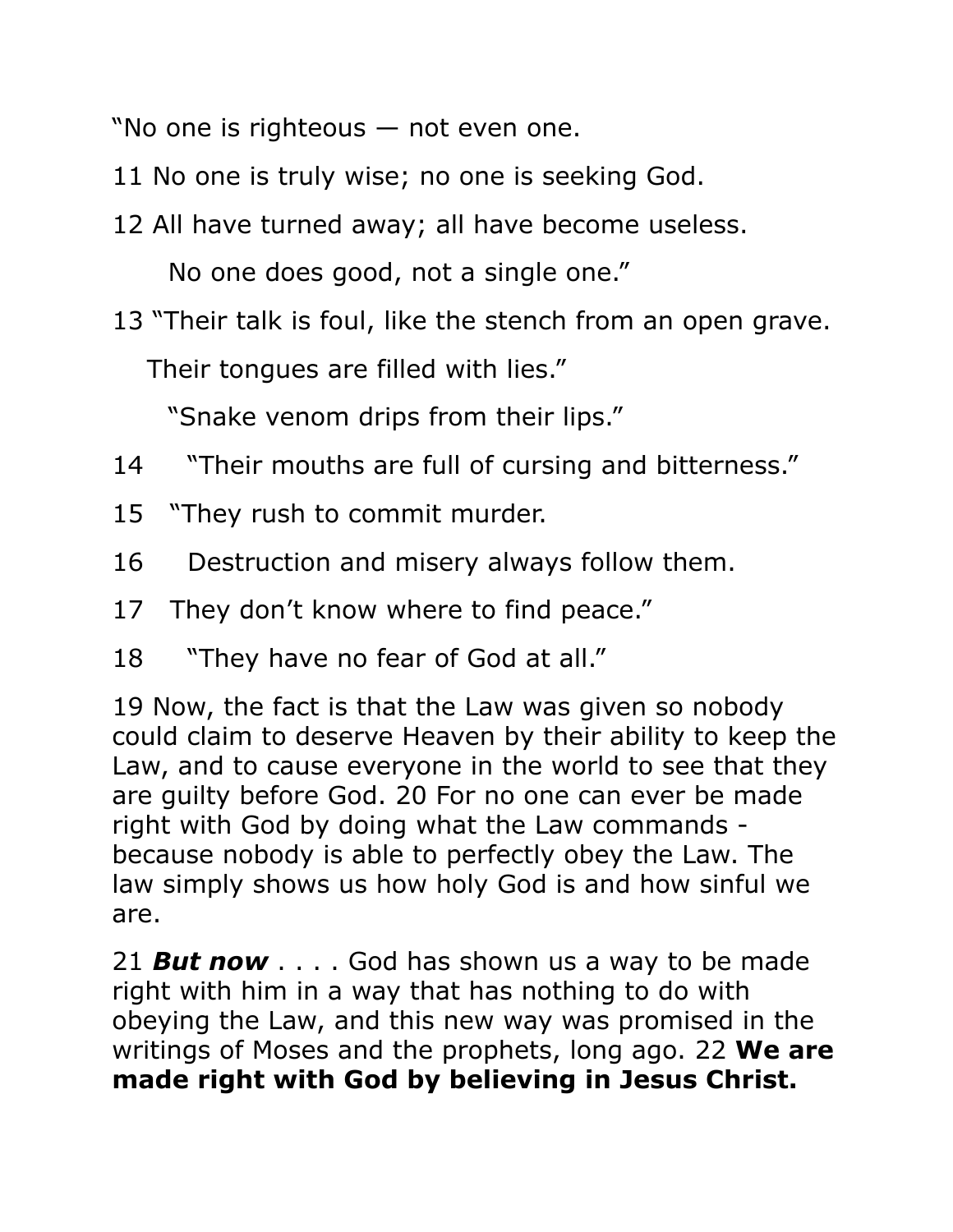And this applies to *everyone* who **believes**, no matter who they are.

23 For *everyone* has sinned; we *all* fall short of God's glorious standard of perfection as revealed in the Law. 24 Yet God, in his grace, freely makes us right in his sight declares us innocent. He did this through Christ Jesus when Christ freed us from the penalty for our sins. 25 For God presented Jesus as the sacrifice for our sin. Therefore, people are made right with God when they **believe that Jesus shed his blood and sacrificed his life for our sins.** 

This sacrifice shows that God was being fair when he held back and did not punish those who sinned in times past, 26 for he was looking ahead and including them in what he was planning to do at a later time. God did this to demonstrate his righteousness, for he himself is fair and just, and he makes sinners right in his sight when they **believe in Jesus.**

27 Can we boast, then, that we have done anything to be accepted by God? No, because our acquittal is not based on our obeying the Law. It is based on **believing** in what Jesus did for us on the cross. 28 So **we are made right with God** *through faith***,** and not by obeying the Law.

29 After all, is God the God of the Jews only? Isn't he also the God of the Gentiles? Of course he is. 30 There is only one God, and God **makes** *all* **people right with himself only** *by faith -* no matter whether they are Jews or Gentiles.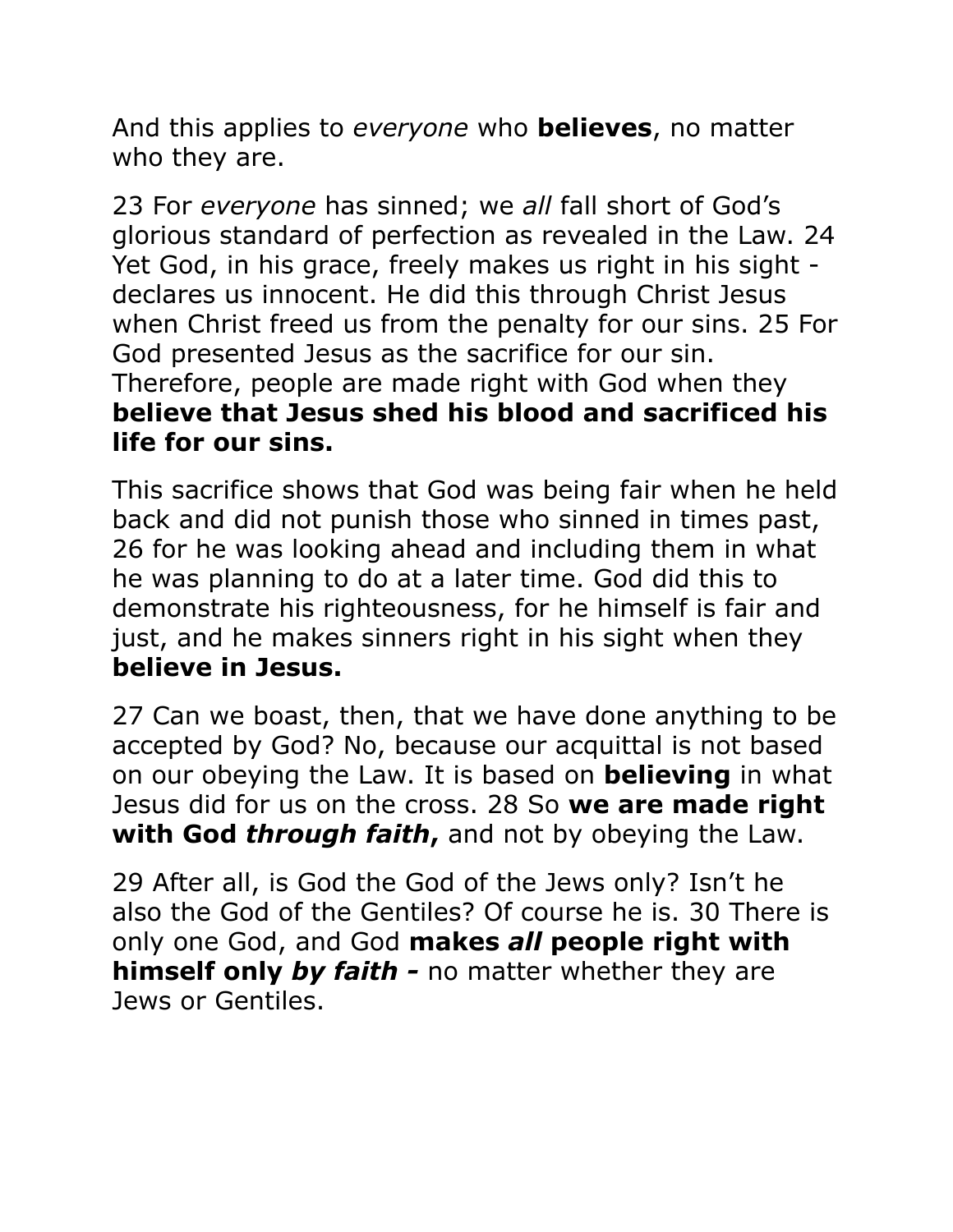31 Well then, does this emphasis on **faith** mean that the Law is a bad thing? No at all! In fact, it was the law that brought us to **faith**.

ROMANS 4

Abraham was, humanly speaking, the founder of our Jewish nation. What did he discover about being made right with God? 2 If his good deeds had made him acceptable to God, he would have had something to boast about. But that was not God's way. 3 For the Scriptures tell us, "Abraham **believed** God, and **God counted him as righteous because of his faith**."

4 When people work, their wages are not a gift, but something they have earned. 5 But **people are counted as righteous — saved, not because of their work, but because of their faith** in God who forgives sinners. 6 David also spoke of this when he described the happiness of those who are **declared righteous, or saved, without working for it**:

7 "Oh, what joy for those

whose disobedience is forgiven,

whose sins are put out of sight!

8 Yes, what joy for those

whose record the Lord has cleared of sin!"

9 Now, is salvation only for the Jews, or is it also for uncircumcised Gentiles? Well, we have been saying that Abraham was counted as righteous by God **because of his faith**. 10 But when did this happen? Was he counted as righteous after, or before he was circumcised as a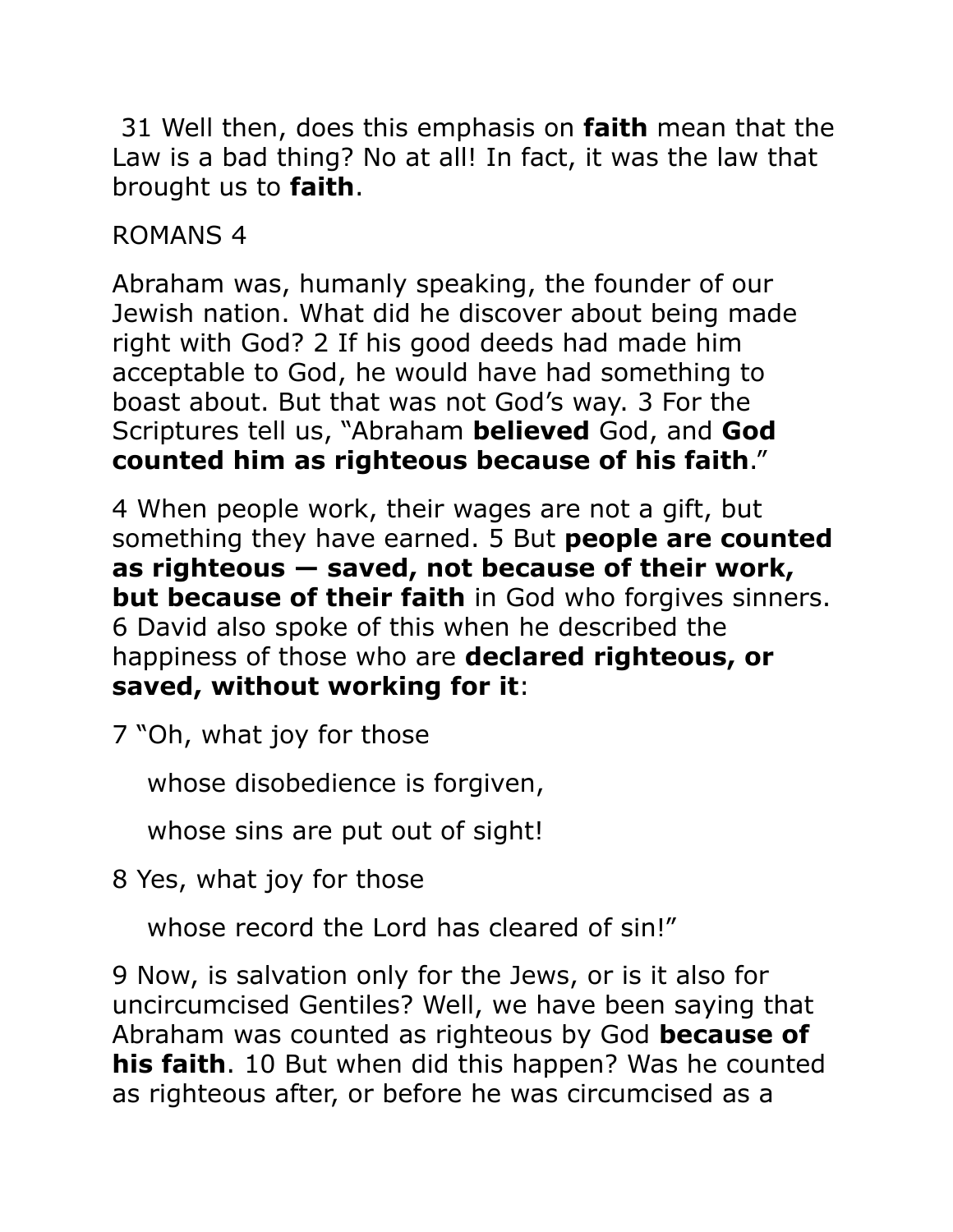Jew? Clearly, God accepted Abraham before he was circumcised!

11 Circumcision was a sign that Abraham **already had faith** and that God had already accepted him and declared him to be righteous—even before he was circumcised.

So Abraham is the spiritual father of the Gentiles who believe in Jesus as their Savior. **They are saved because of their faith**. 12 And Abraham is also the spiritual father of the Jews, but only those who **believe in Jesus for salvation**, not in their good works - in the same way that Abraham **believed** *before* he obeyed God by being circumcised.

13 Clearly, God's promise to give the whole earth to Abraham and his descendants was based not on his obedience to God's Law, but on **a right relationship with God that comes by faith**. 14 If God's promise of salvation is only for those who obey the Law, then **faith in Jesus** is not necessary for salvation, and it is pointless for God to promise **salvation through faith**. 15 Besides, the Law always brings punishment on those who try to obey it, because the only way to avoid breaking the Law is to have no law to break!

16 So, **salvation is received by faith, so that it can be a free gift of God's grace**. In this way, both Jews and Gentiles are all certain to receive it, if we simply **believe** like Abraham did. For Abraham is the father of all who **believe**. 17 That is what the Scriptures were pointing to when God told him, "I have made you the father of many nations."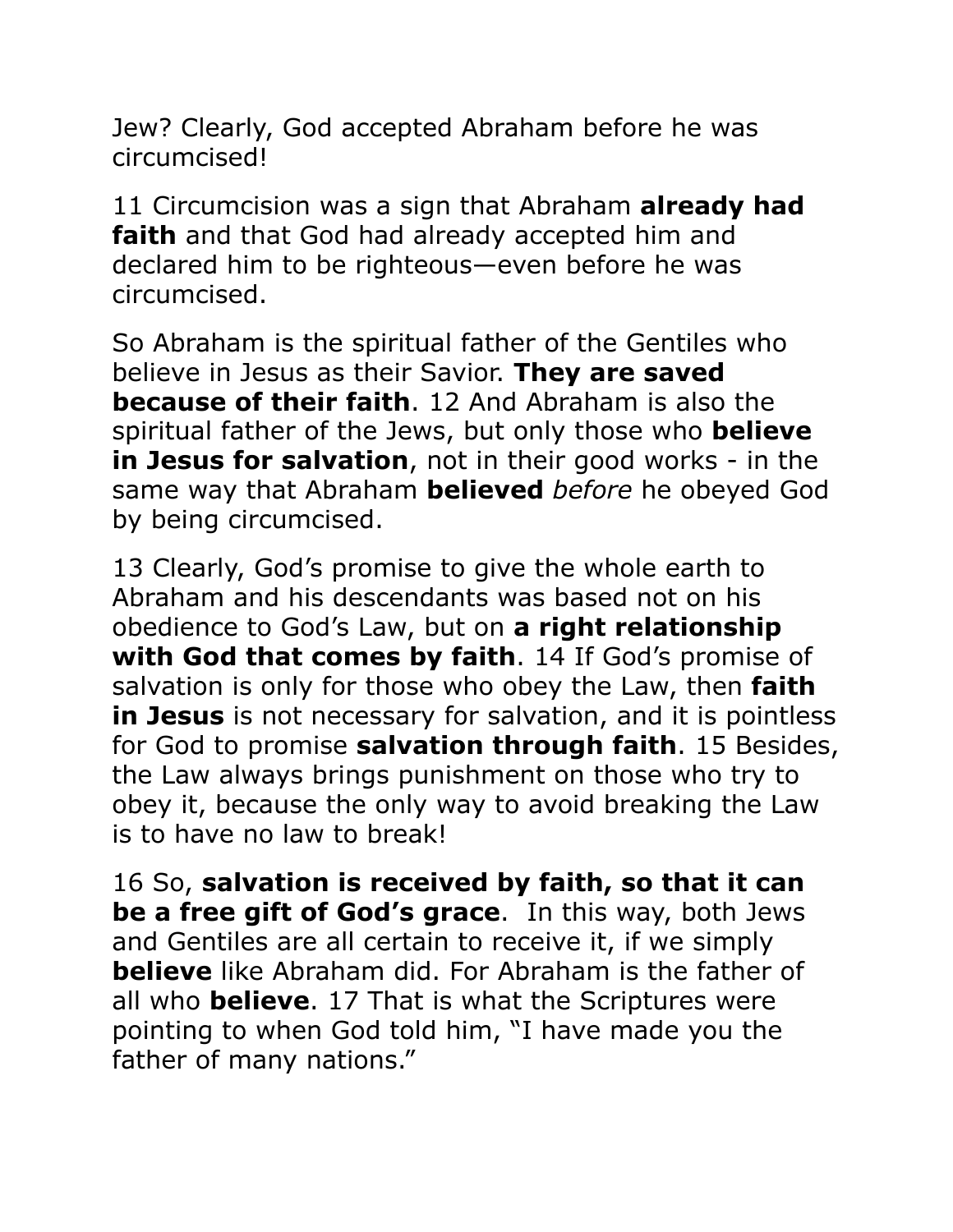God made Abraham the father of many nations because Abraham **believed** in the God who brings the dead back to life and who creates new things out of nothing. 18 Even when there was no reason for hope, Abraham kept hoping—**believing** that he would become the father of many nations. For God had said to him, "That's how many descendants you will have!" 19 And Abraham's **faith** stayed strong, even though, at about 100 years of age, he knew his body was as good as dead—and so was Sarah's womb.

20 Abraham never wavered in **believing** God's promise. He stayed, strongly, in **faith**, and in this he brought glory to God. 21 He was fully convinced that God was able to do whatever He promised. 22 And because of Abraham's **faith**, God counted him as righteous.

23 And when God counted him as righteous, it wasn't just for Abraham's benefit. It was recorded 24 for our benefit, too, assuring us that **God will also count us righteous if we believe in him**, the one who raised Jesus our Lord from the dead. 25 For Jesus was handed over to those who hated him, to die as the atonement for our sins, and he was raised to life, showing that his payment was sufficient and accepted by God, to make all who believe in Jesus as their Savior right with God.

## ROMANS 5

So, now that we have been made right in God's sight **by faith**, we have peace with God — all **because of what Jesus Christ our Lord has done for us**.

2 Simply because of our **faith**, Christ has brought us into this place of undeserved privilege where we now stand,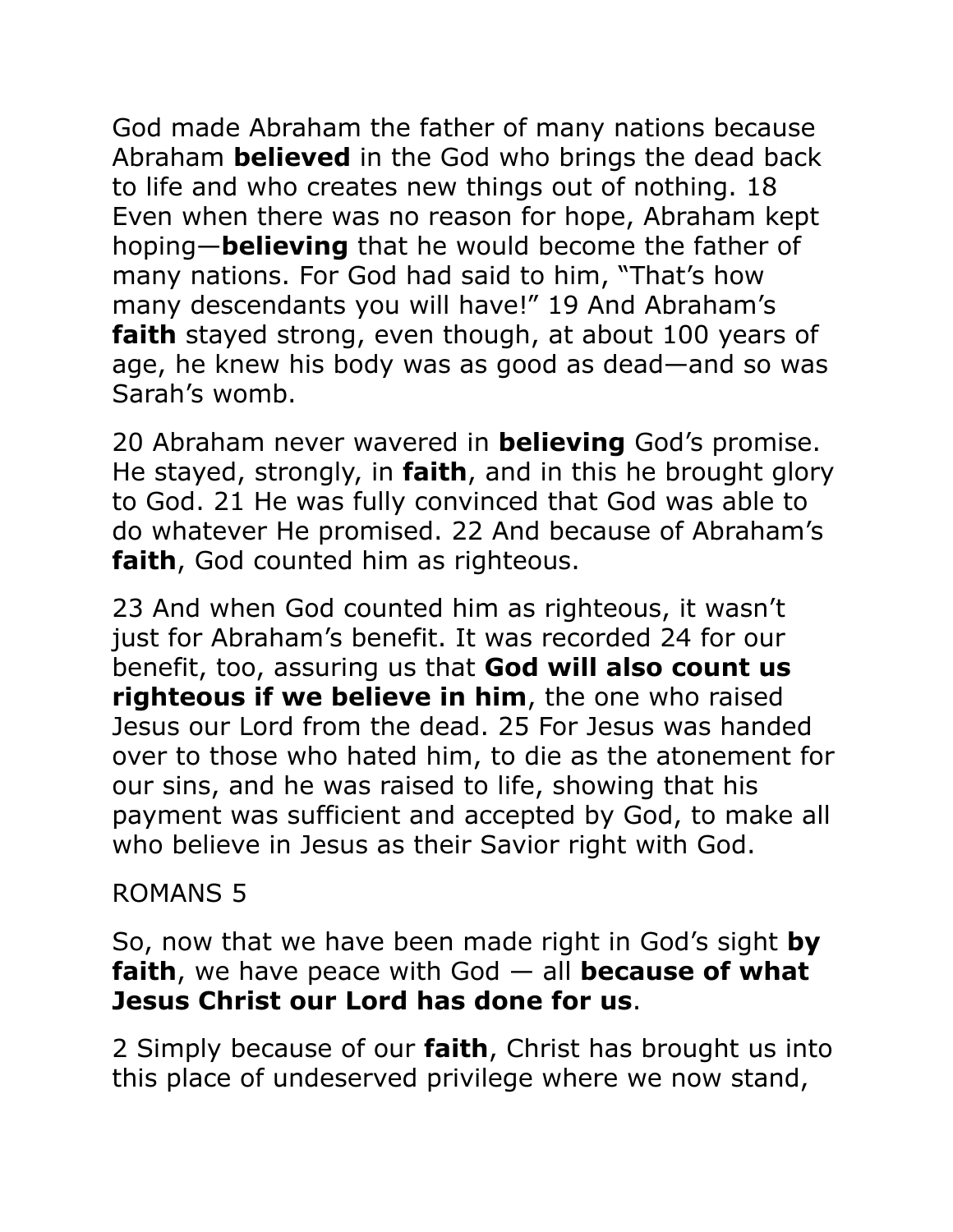and we confidently and joyfully look forward to sharing God's glory for all eternity.

3 We can rejoice, too, when we run into problems and trials, for we know that they help us develop endurance in our **faith.** 4 And the more we grow in endurance in our **faith**, the more we grow in spiritual maturity, and the more mature we grow in Christ, the stronger our confident hope of salvation becomes. 5 And this hope will not let us down in the end, because we know how dearly God loves us, because he has filled our hearts with an assurance of His love, through the Holy Spirit Who indwells us.

6 At a time when we were utterly helpless to save ourselves, Christ came, right on schedule, and died for us sinners. 7 Now, most people would not even be willing to die for a *godly* person, though someone might perhaps be willing to die for a person who is especially godly. 8 But God showed his great love for us by sending Christ to die for us while we were still *ungodly*!

9 And since we have now been made right in God's sight by the death of Christ, the living Christ will certainly save us from God's future wrath and Hell. 10 Since, when we were His *enemies*, our relationship to God was restored when He gave His beloved Son to *die* for us, now that we are members of God's *family*, we can certainly have confidence in our relationship to God since, Christ now *lives* for us.

11 So now, not only can we relax concerning God's forgiveness, but we can also rejoice in our wonderful new relationship with God because our Lord Jesus Christ has reconciled us to God.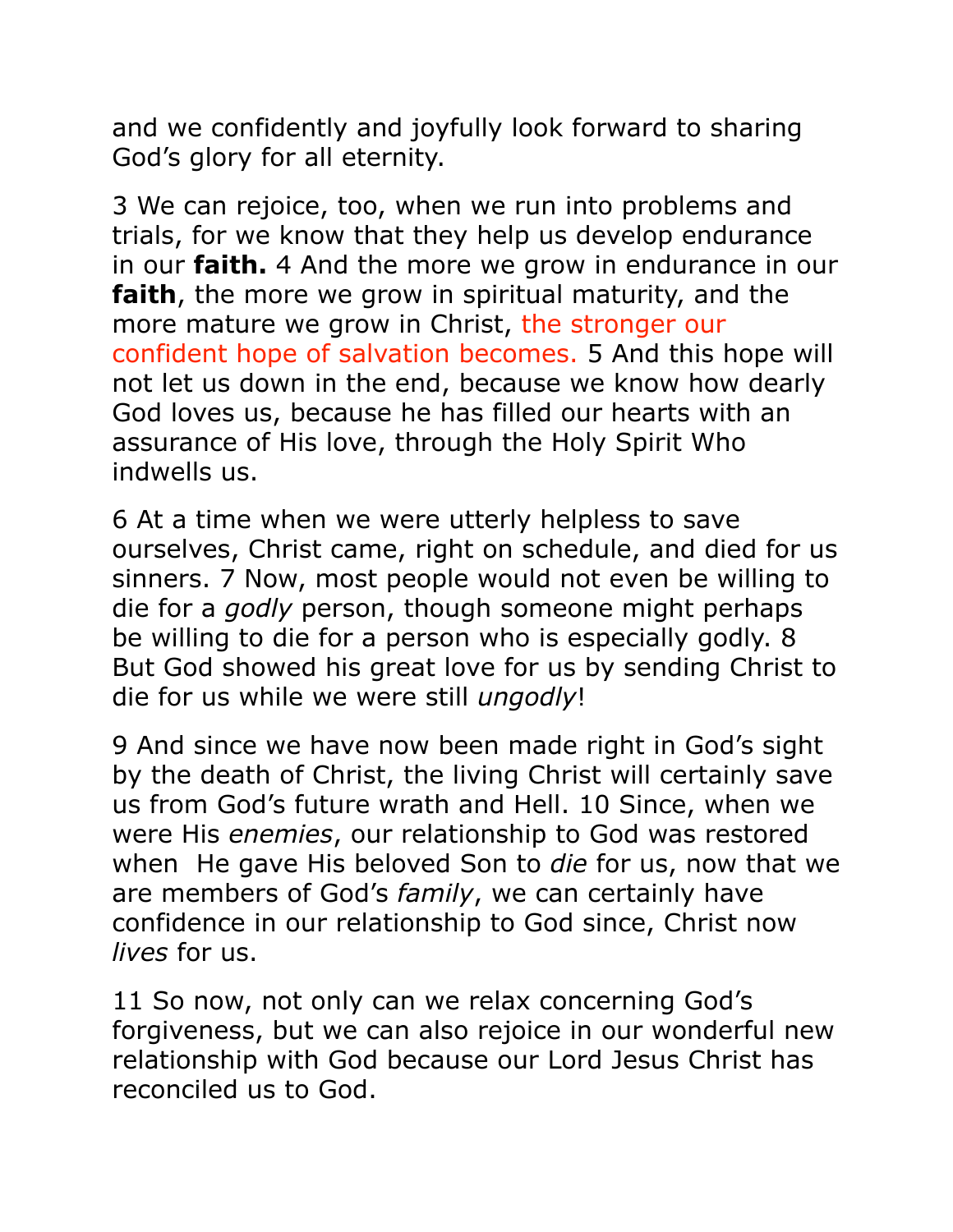12 It was when Adam sinned that sin first entered the world, and death always accompanies sin, so death spread through Adam to everyone else, as is evident, in that everyone sins.

13 People sinned even before the Law was given, but it was not counted as sin because there was not yet any Law to break. 14 Still, everyone died—from the time of Adam to the time of Moses—even those who did not disobey an explicit commandment of God, as Adam did.

Now Adam is a symbol, a representation of Christ, who was yet to come. 15 But there is a great difference between Adam's sin and God's gracious gift. For the sin of one man, Adam, brought death to many. But God's great grace, through one man - Jesus, gives salvation to many.

16 And the result of God's gracious gift is very different from the result of that one man's sin. For Adam's sin led to condemnation, but God's free gift leads to our reconciliation with God, even though we are guilty of many sins.

17 And the sin of this one man, Adam, caused death to rule over many. But even greater is God's wonderful grace and his gift of righteousness through this one man, Jesus Christ - for **all who receive them** will reign triumphantly in life over sin and defeat.

18 Yes, Adam's one sin brought condemnation for everyone, but Christ's one act of righteousness brings the opportunity of a restored relationship with God and new life to everyone.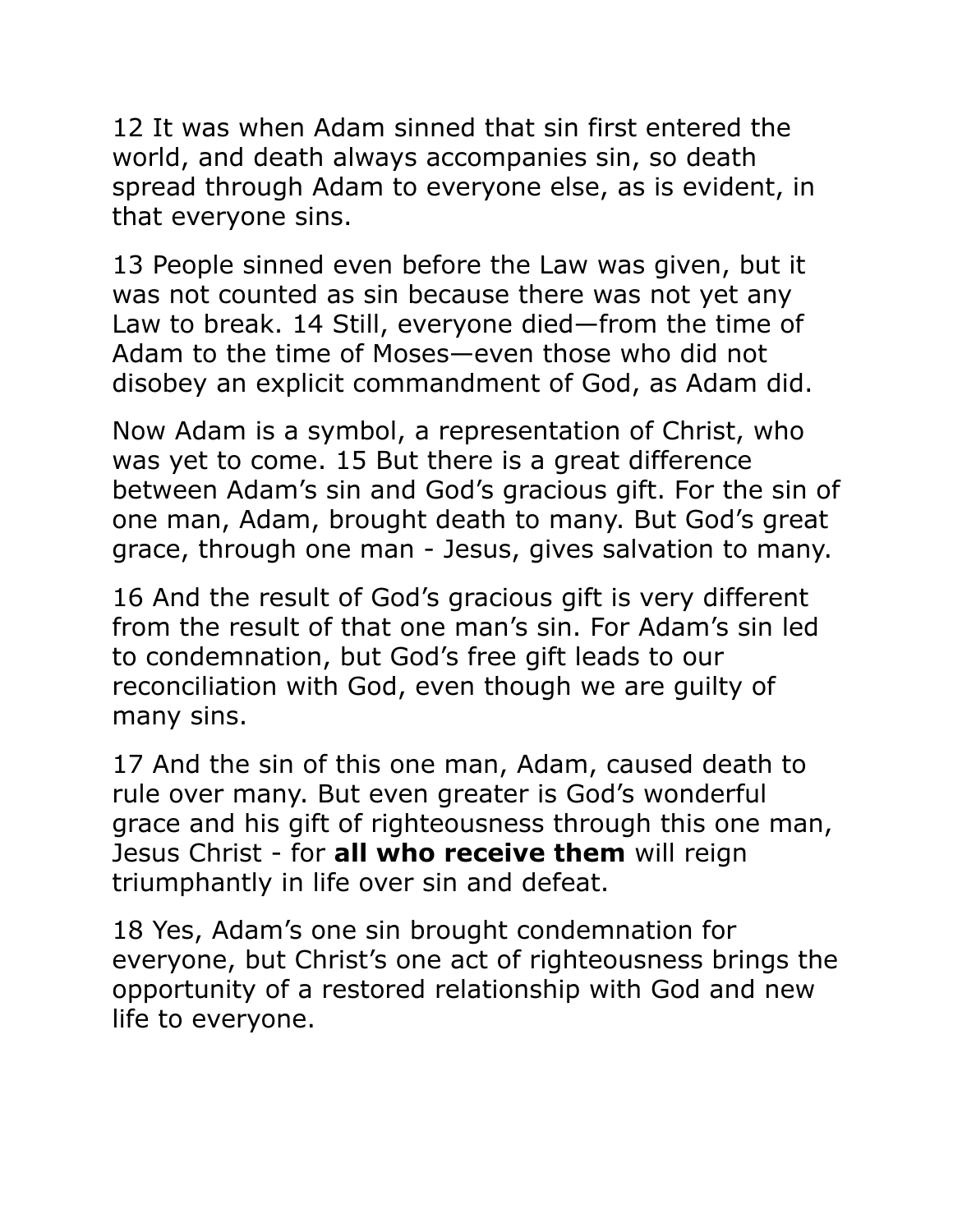19 Because one person *disobeyed* God, people became sinners. But because another person *obeyed* God, many people will be made righteous.

20 God's law was given so that all people could see how sinful they were. But no matter how great the sin of people is, God's wonderful grace is always much greater.

21 Under the Law, sin ruled over everybody and brought them to death, but now, in Christ, God's grace rules instead, and brings us to righteousness, resulting in eternal life.

## ROMANS 6

1. So, what, then? Shall we go ahead and enjoy all the sin we want to, so that we can experience even more of God's grace?

2. Perish the thought! Through Christ, we have died to sin! We have no business having anything more to do with it!

3. Don't you know that when you were baptized in Jesus' name you were demonstrating that you had died in Him?

4. When He was buried, we were buried. And just as God raised Christ from death, so we, too, have been raised to a new life.

5. If it's true that we have *died* to sin through Him, it is equally true that we've been *raised* to a new sinless life through Him.

6. The fact is that our old sin-loving nature was crucified with Him, so that it would no longer have any power over us and we would be free from obeying it, from now on.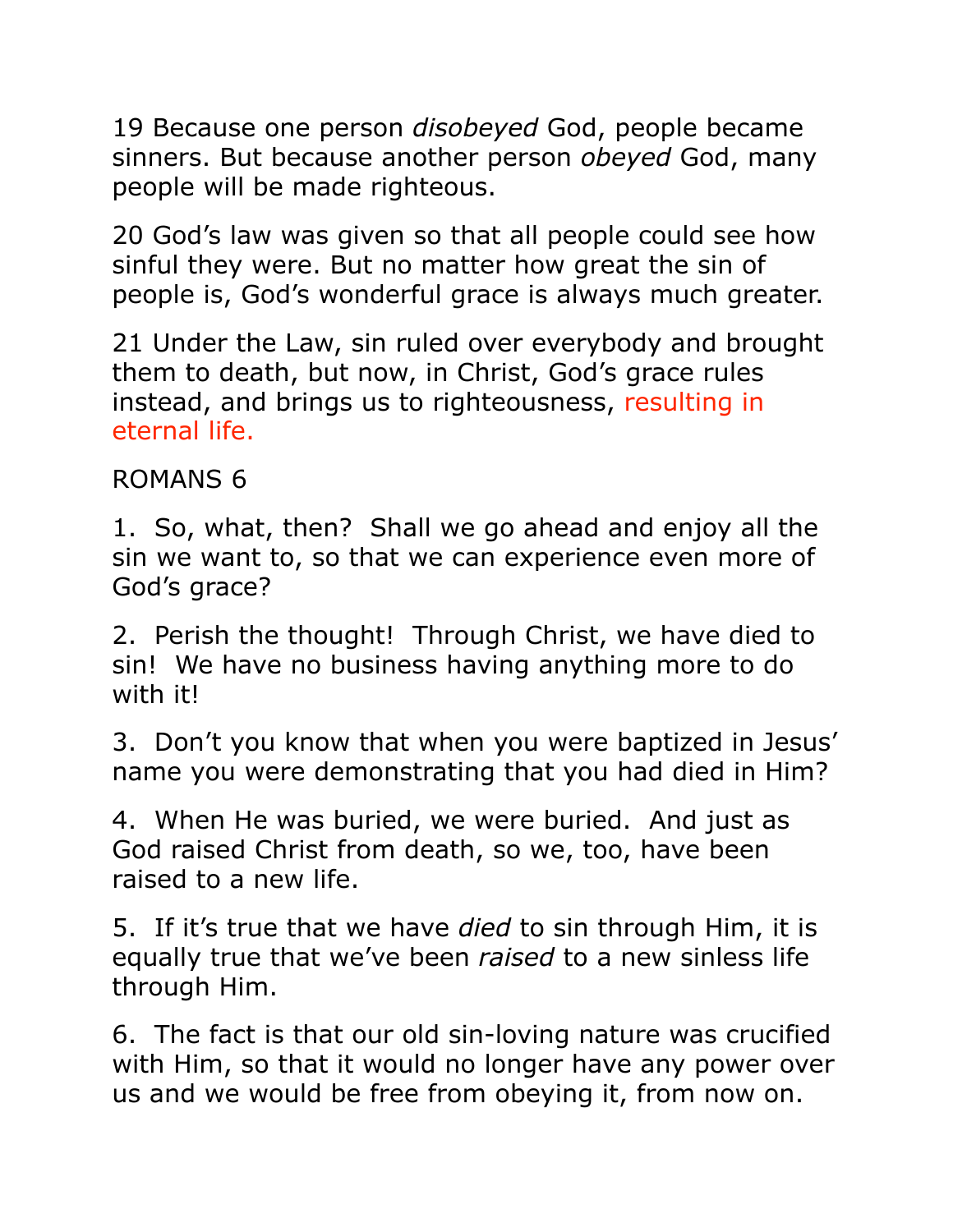7. And, also, obviously, once a person dies, sin has no more power over him.

8. And, since we were united to Christ in His *death*, we are also united to Him in His *life*. 9. So, just as death has no more power over *Him*, death has no more power over *us*!

10. His *death* marked the end of sin's influence on Him; His new *life* marks the beginning of an eternity of holy living unto God. 11. Just like Jesus, you should see yourselves as truly dead to sin and truly alive unto God through your identification with Christ.

12. So, from now on, do not let sin control you so that you obey its lusts. 13. Don't give yourselves to be tools of sin, but instead, now that you have died to sin and are alive unto righteousness, give yourselves to be tools of God.

14. Sin no longer has any control over me because I am no longer under the Law - (trying my best to keep a zillion laws I can't keep), but, instead, I am under grace - (free to follow the Law of the Holy Spirit, of having Christ live His life through me  $-$  the Law of Love).

15. "So", you ask again, "Is it OK for me to go on sinning since I'm now "under grace" "? Obviously not!

16. Don't forget that you become the slave of whatever you yield to: whether you yield to Sin which just brings you *death*, or whether you yield to God which produces His righteous *life* in you.

17. Thank God that, though you once were slaves of Sin, you have embraced the truth you were taught;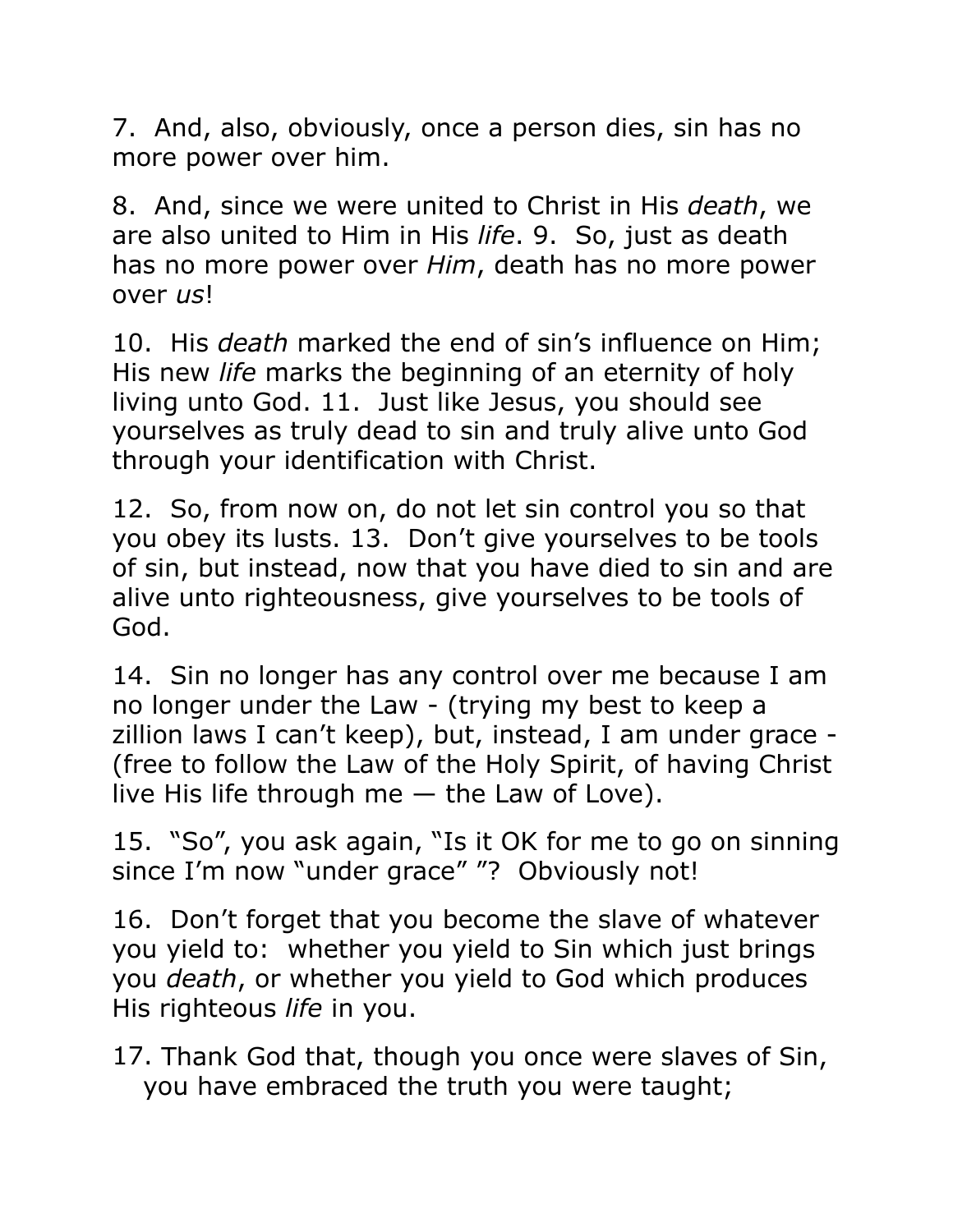- 18. and, having been freed from Sin's rule over you, you have become willing slaves of Righteousness!
- 19. Continuing to use the illustration of slaves and masters, because it is easy for you to understand . . . Just as you once gave yourselves as slaves to increasing sinfulness, so now give yourselves as slaves to increasing godliness.
- 20.When you were Sin's concubines, and were not married to Righteousness, 21 what kind of offspring did that union - of which you are now ashamed produce? The only offspring Sin can ever produce is death.

22. But now, having been made free from your union to Sin, and having become joined to God through Christ, you are producing the offspring of holiness, which will culminate in eternal life.

23. For the wage Sin pays is always death; but the gift God gives is eternal life, because of our union to Jesus Christ, our new master.

ROMANS 7

December 29, 2009 / 3-9-2014/4-23-17

1. I'm sure you know, friends, (for you are familiar with The Law) that The Law has authority over us only as long as we're alive.

2. For example, a wife is bound by The Law to her husband as long as he is alive; but when her husband dies, she is free from The Law as it concerns her husband.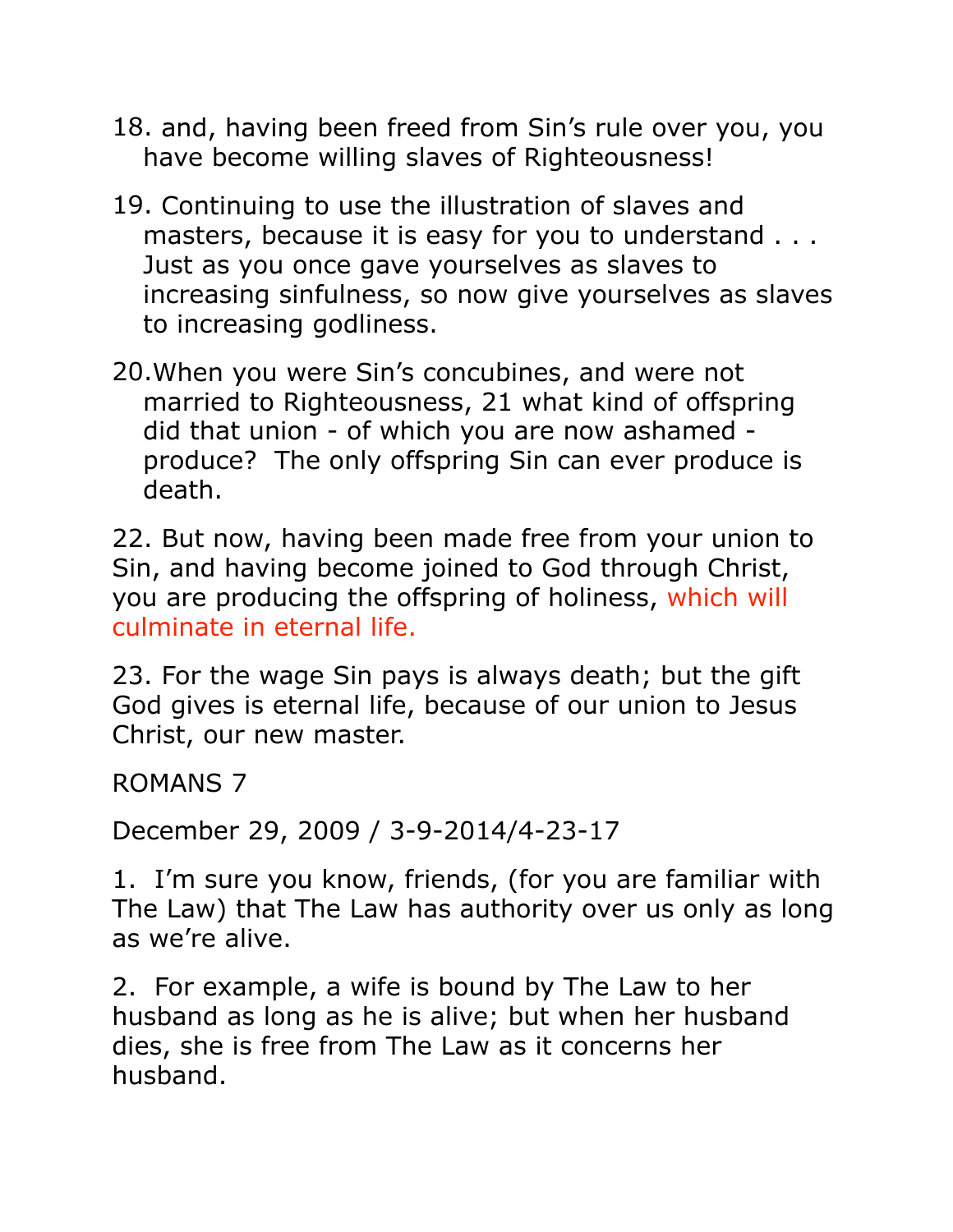3. She would commit adultery to have sexual relations with another man while her husband still lived; but after his death, she is free to marry another man.

4. So, we too, my friends, by Christ's death on our behalf, have died to The Law so that we could marry a new master - Christ, (who has conquered death, so our union with Him will last forever) - and bear new life, spiritual fruit, unto Him.

5. In our former relationship, the seeds of our sinful nature - fertilized by the very Law prohibiting them grew in our bodies to bring forth death, as their fruit.

6. But now, having been released from The Law's authority - (our old sinful nature which was married to The Law having been put to death through Christ on the cross) - we are free to yield ourselves to God's Spirit in our new, spiritual nature - something we could never do in the old carnal nature, which could never keep His Law, anyway.

7. So, what then? Does the fact that The Law aroused our sinful passions mean that The Law was bad? Not at all! The fact is that if it hadn't been for The Law, I would not have known which things were sinful! For instance, I wouldn't have known that lust was sinful except that The Law revealed it to me by saying, "Thou shalt not covet."

8. But my sinful nature, fertilized by the law against coveting, created within me all kinds of evil desires. For until The Law came and told me what I shouldn't do, I wasn't even aware of sin.

9. I used to enjoy life when I was ignorant of The Law! but when I had intercourse with The Law, it made me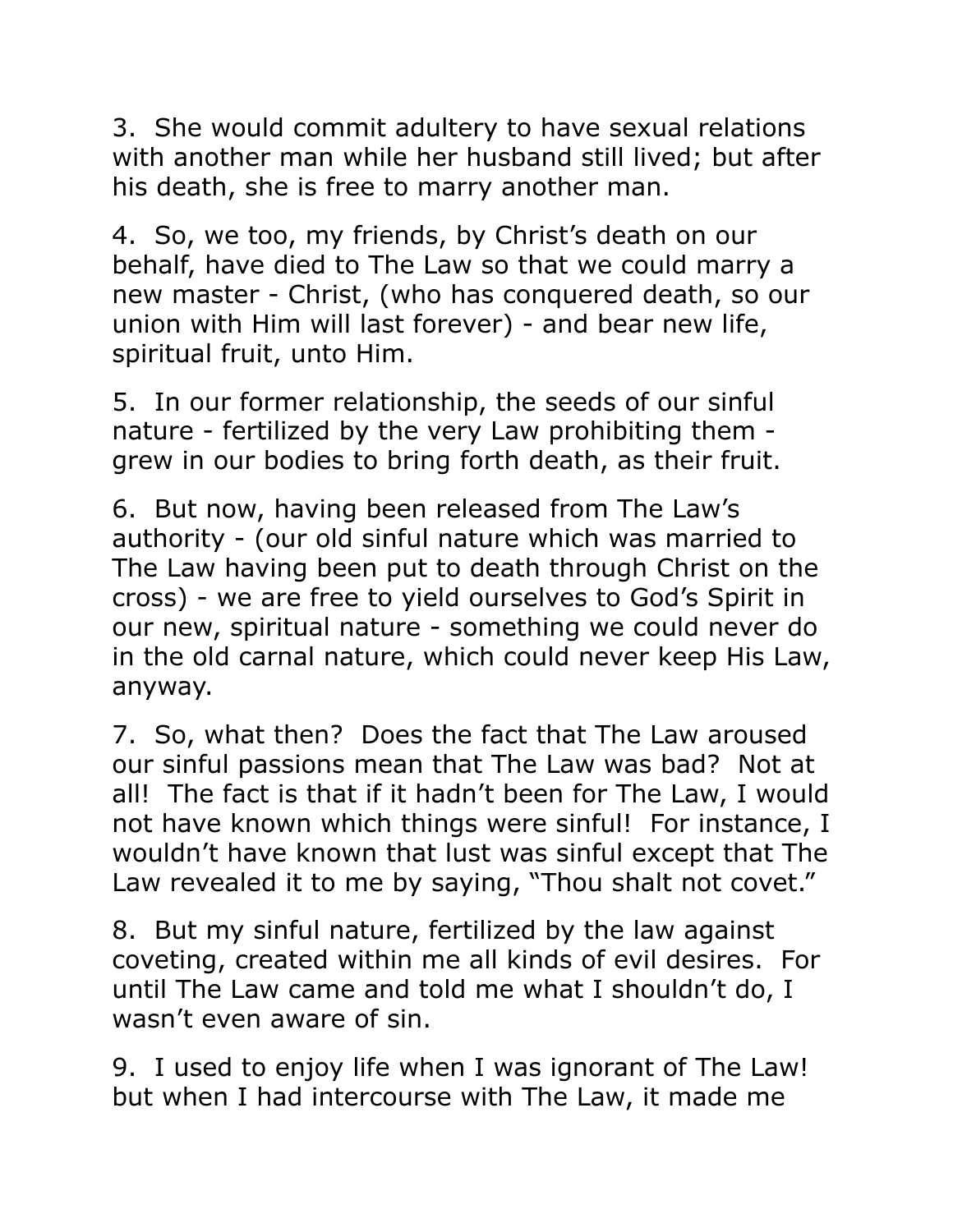pregnant with sin, and when sin was born through me, it brought me nothing but death.

10. The Law which was given to me by God to engender life, became, instead, the sire of death,

11. because my sinful nature tricked me by using The Law to produce my own death sentence!

12. But, just the same, The Law itself is good, and its commands are holy and just and right.

13. But you ask, "Wasn't it the Law that brought death to me?" Absolutely not! The Law simply revealed sin to me - it spotlighted the wickedness of my sinful nature and my *sinful nature* produced sin which, through The Law, sentenced me to death!

14. You see, the problem is that The Law is a spiritual thing, but I am of the flesh - married to a sinful nature and, therefore, the slave of sin.

15. My behavior disturbs me! I don't do the things I wish I would do; and instead, I do the very things I hate to be doing!

16. So, finding myself going against my conscience in doing the very things The Law says I shouldn't be doing forces me to consent that The Law is good and right.

17. But this also shows that it is not I who is disobeying The Law, but it is the old sinful nature my flesh is married to that is breaking The Law,

18. and since I know that my sinful nature has no ability to do right, the result is that I have the desire to do right but not the capability!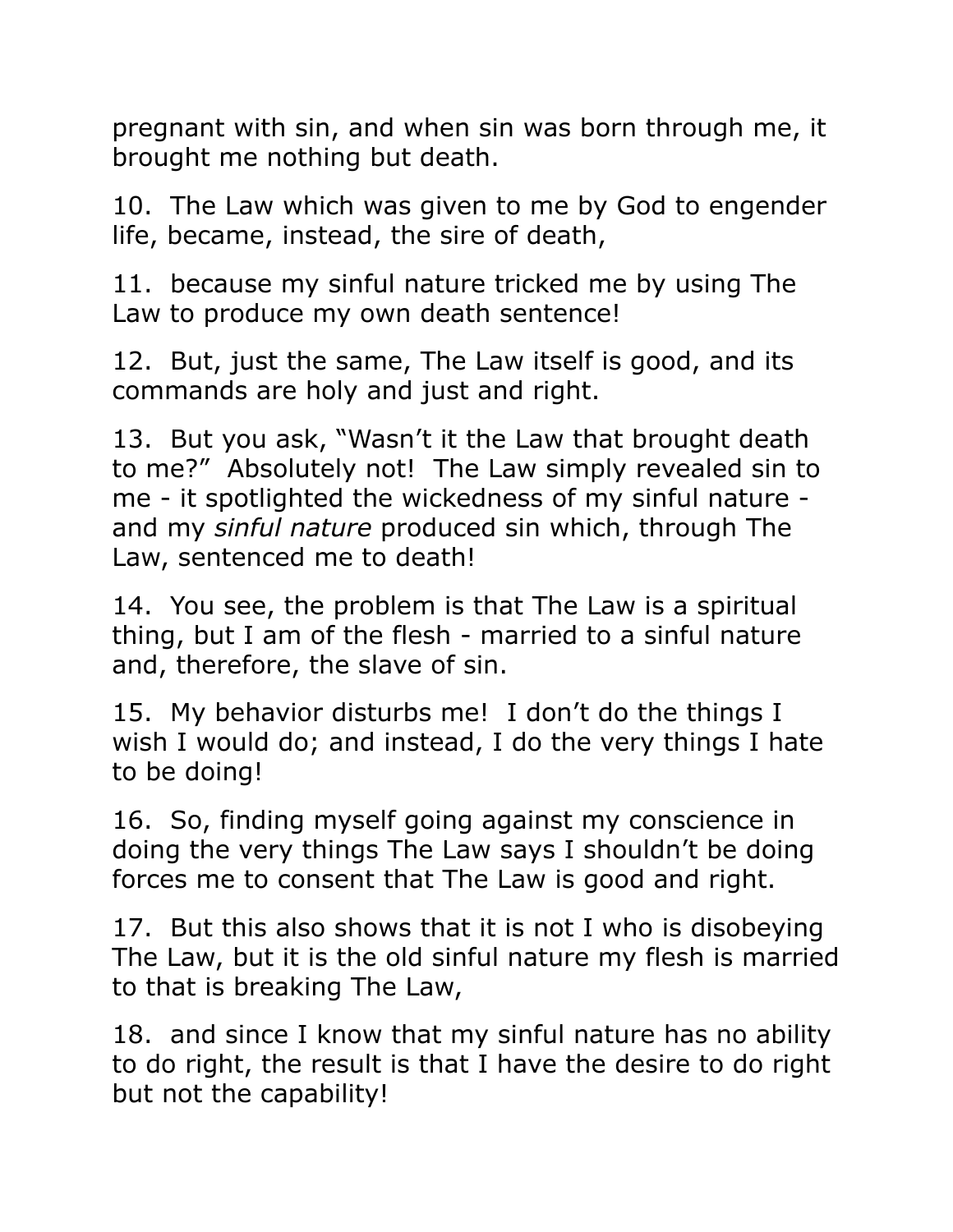19. So, instead of doing the right things my mind and spirit desire to do, I do the wrong things I don't want to do!

20. Now, if I am doing things I don't want to be doing, it is not my will I'm following but the will of the sinful nature I'm married to.

21. This points up a *spiritual* marriage law: That though I, myself, very much desire to do right, I'm married to a sin-loving nature!

22. My new nature - my regenerated mind and spirit married to Jesus Christ - delights in obeying His laws;

23. But there's this other nature within me — the old sinful nature to which my flesh is married, always fighting against my new nature, and making me a captive to its authority.

24. Oh, how miserable this arrangement makes me! Who shall ever free me from this death-producing union?!

25. Praise God: Jesus Christ, our Lord, will!

So here's the way it works: My new nature is married to Christ and submits only to His authority, but my old sinful nature continues to submit to sin's authority.

#### ROMANS 8

1. This being the case, those who are married to Christ and who no longer submit to their old sinful nature but, instead, submit to the Holy Spirit, cannot be condemned for adultery against their former master.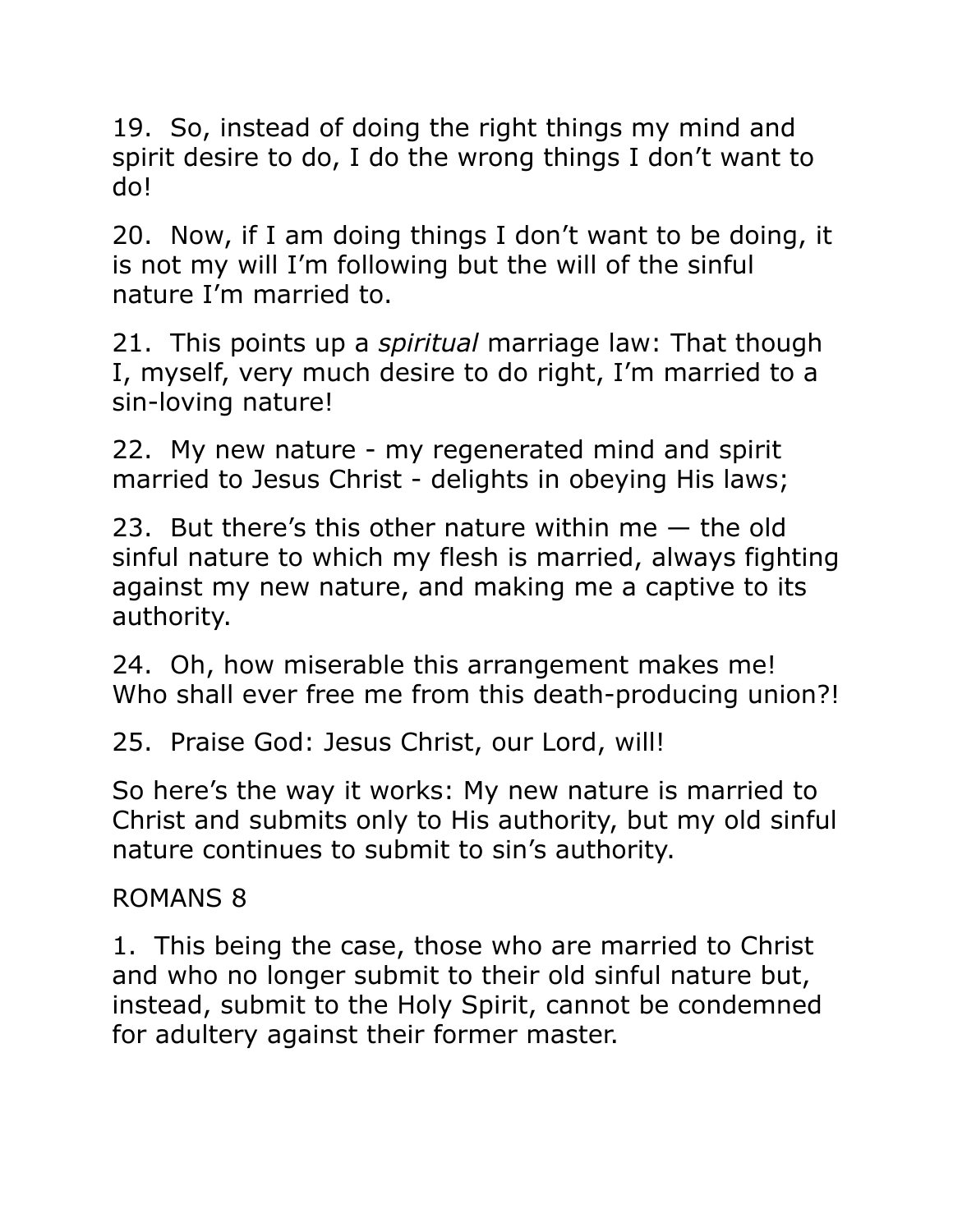2. For the spiritual law regarding our marriage to Christ Jesus frees us from the law concerning our former marriage to our sinful nature with it's offspring: death.

3. The Law was unable to produce life in us because our fallen nature was totally incapable of ever birthing life.

 But God sent His own Son to become one of us and to take our punishment, so that we, through His death on the cross as our representative, could die to the authority of our old sinful nature,

4. so that the righteousness of God's Law can now be produced in us who are no longer married to the sinful nature, but to the life-giving Spirit.

5. Those who are married to the old nature want to please the old nature, but those who are married to the Spirit want to please the Spirit.

6. Pleasing the old sin nature produces death; but pleasing the Holy Spirit produces life and peace.

7. The sinful nature hates God: it does not submit to God's authority and, in fact, it can't. 8. So, clearly, it's impossible to please God by submitting to the sinful nature.

9. But you are no longer subject to the sinful nature but to the Holy Spirit  $-$  if you are indeed married to the Holy Spirit; and if a person is not married to the Spirit of Christ, he is not a Christian.

10. Since you are now married to Christ, even though your body has had the sentence of death passed upon it because of sin, your new nature is alive because it is perfectly righteous.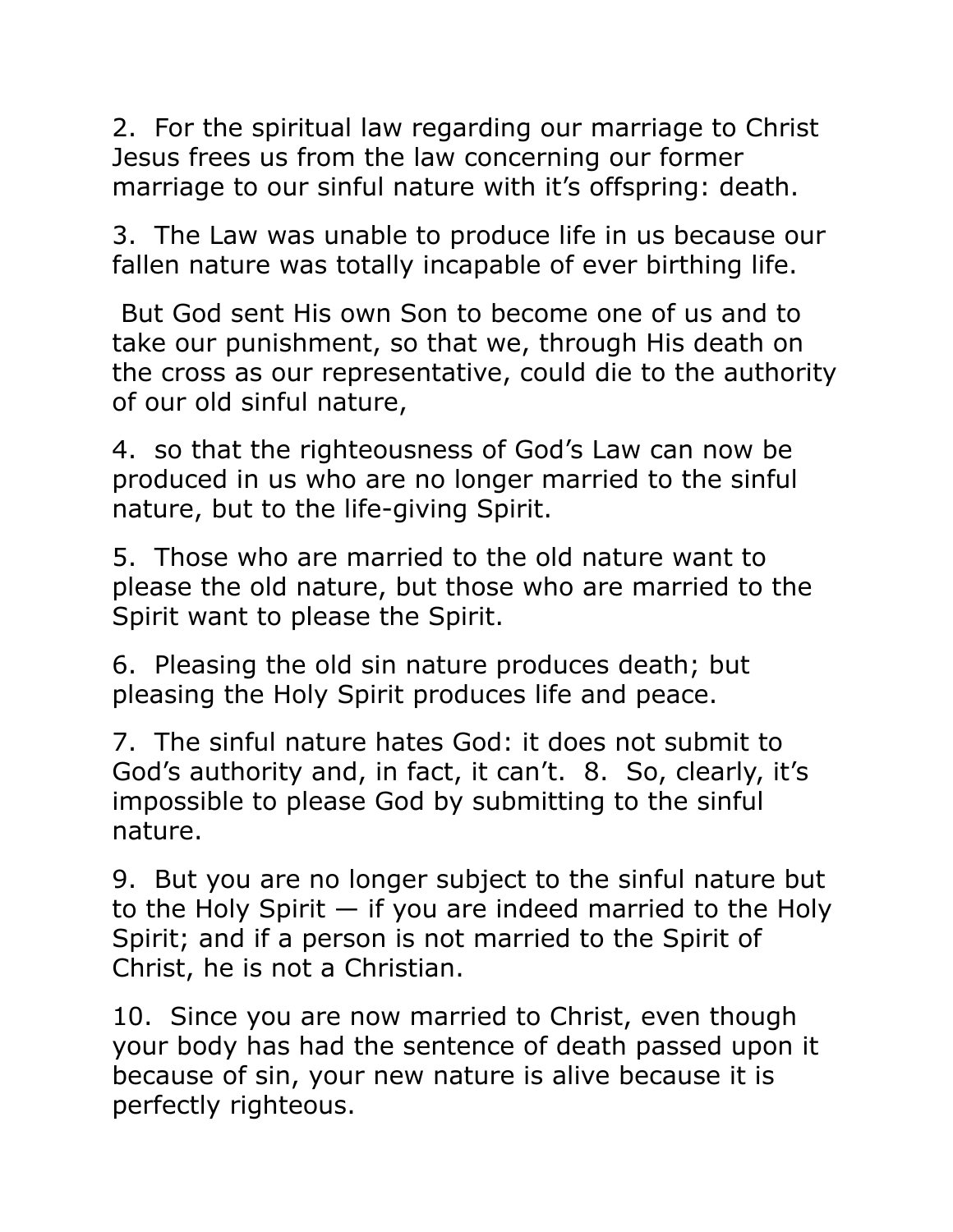11. You are now married to the Holy Spirit Who raised Christ's body from the dead! The same Holy Spirit Who raised Christ from the dead now lives in you! And He shall one day give life to your mortal bodies, too!

12. These things being true, friends, we have an obligation  $-$  not to submit any longer to the old sin nature;

13. for submitting to our sinful nature always results in  $death$  — but our obligation is to put to death, through the Spirit, the deeds of the sinful nature so we can truly live.

14. Whoever is led by the Spirit of God is a child of God.

15. And God does not want us to feel toward Him like cowering slaves; instead, He wants us to be like adopted children - calling him "dear Father".

16. The Holy Spirit confirms deep within our hearts that we are, indeed, His children.

17. And, since we are God's children, we are God's heirs! We are heirs of God; joint-heirs with Christ — even though, if we're going to share His glory, we may also have to share His suffering.

18. But I reckon that any sufferings we may experience in this life because we are Christians cannot possibly compare to the incredible splendor that will be ours someday.

19. The entire creation eagerly awaits that day when God will give His children their full inheritance.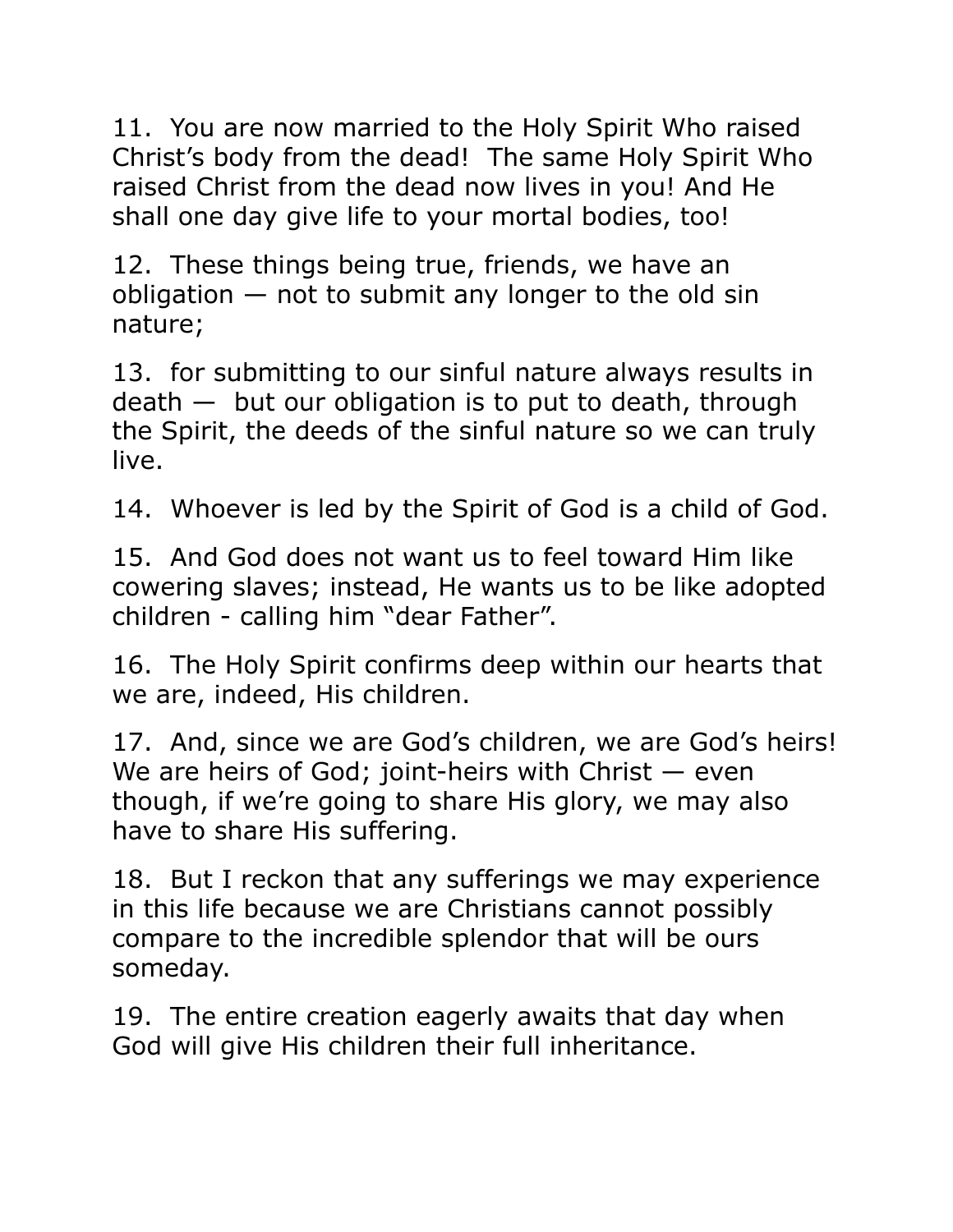20. Against its will, everything on earth was subjected by God to sin's curse, until

21. the day comes when all creation will join the children of God in experiencing glorious liberty from the chains of decay and death.

22. The whole creation groans and travails - as in birth pains, awaiting that day.

23. And not only the creation, but we ourselves also who through the Spirit have had a foretaste of some of the riches of our future inheritance - we, too, inwardly groan to be released from pain and suffering. We too, wait anxiously for that day  $-$  the Rapture  $-$  when God will give us our full rights as His adopted children, including the new bodies He has promised us.

24. We were saved in hope of these things.

Now, there's no need of hope when we already have what we've been hoping for.

25. But when we are hoping for something we don't yet have, we must wait patiently for it.

26. And the Holy Spirit helps us during these difficult times of waiting, because we are unable to express these deep longings; so the Holy Spirit, within us, prays on our behalf, with groans far beyond our ability to express.

27. But God, Who knows the innermost thoughts of all hearts, knows what the Spirit is saying within us and listens to Him because the Spirit always prays for the saints in harmony with God's will.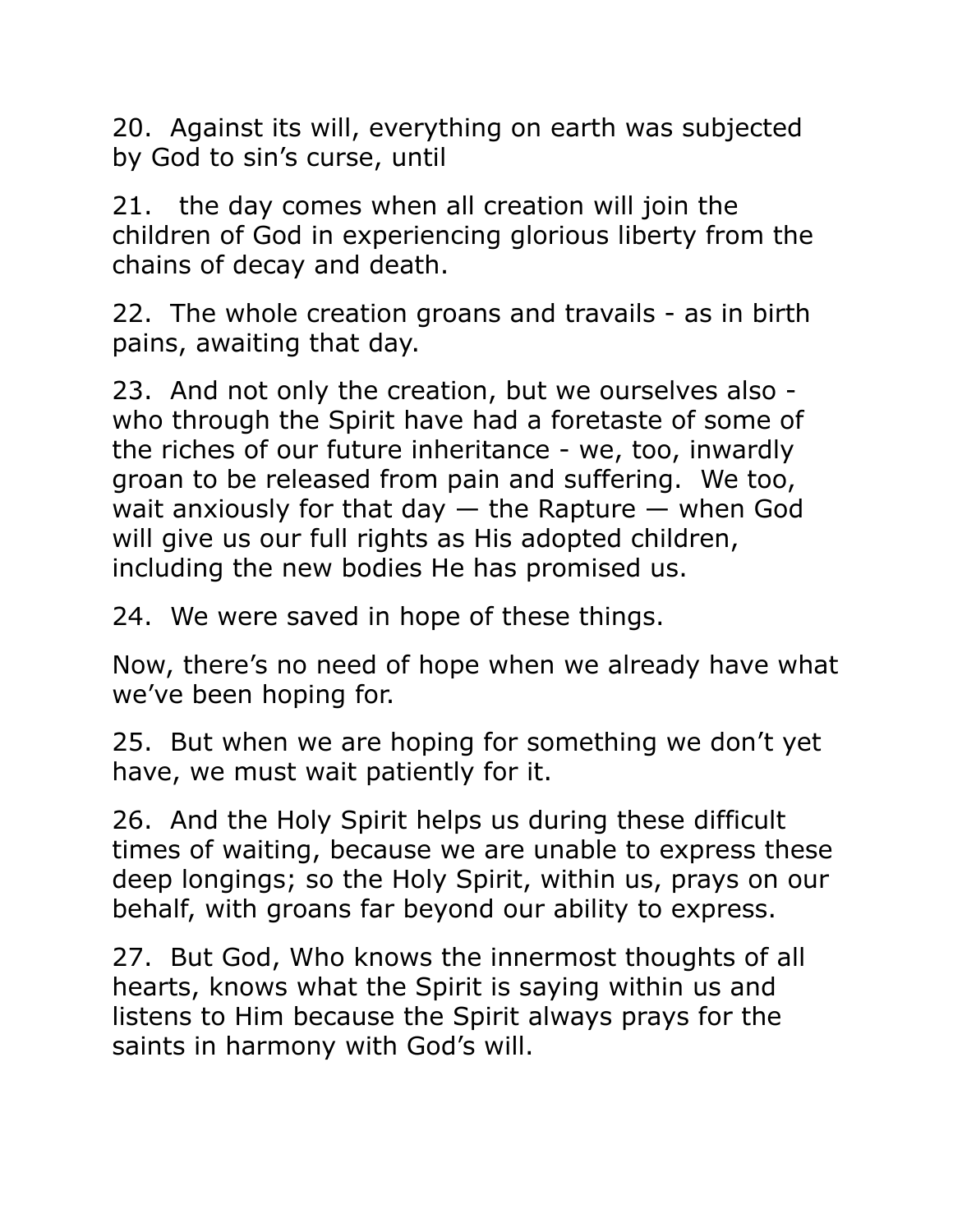28. So, we rest in the knowledge that, no matter what we may suffer as Christians, God will bring it all to the proper conclusion (of eternal life in Heaven with Him), for those who truly love Him, because He chose them, in the first place, for this purpose.

29. He foreknew in eternity past that we would trust in Him for salvation, and at that time, He predestined us to become just like His Son, so that Jesus might be the first of many sons and daughters.

30. What's more . . . those He predestined for this purpose, He also called out of humanity to be saved; and those He called out, He also acquitted of all their sins; and those He acquitted, He also glorified.

31. What can we say to these amazing and wonderful things? With God being so obviously on our side, whom or what do we have to worry about?!

32. Since God didn't withhold from us His own precious Son, but chose to give Him to us as a gift - to be crucified for our salvation, we can be confident that it is His great pleasure to give us as a free gift anything and everything else we ever need!

33. Who can accuse us of anything? God - the Righteous Judge - has declared us "Not guilty!" from every sin we ever have done or will do!

34. Who can condemn us? Christ has taken our place and our punishment; He paid for our sins! More than that, He rose from the dead and is presently and continually interceding for us at God's right hand!

35. What shall ever make Christ stop loving us?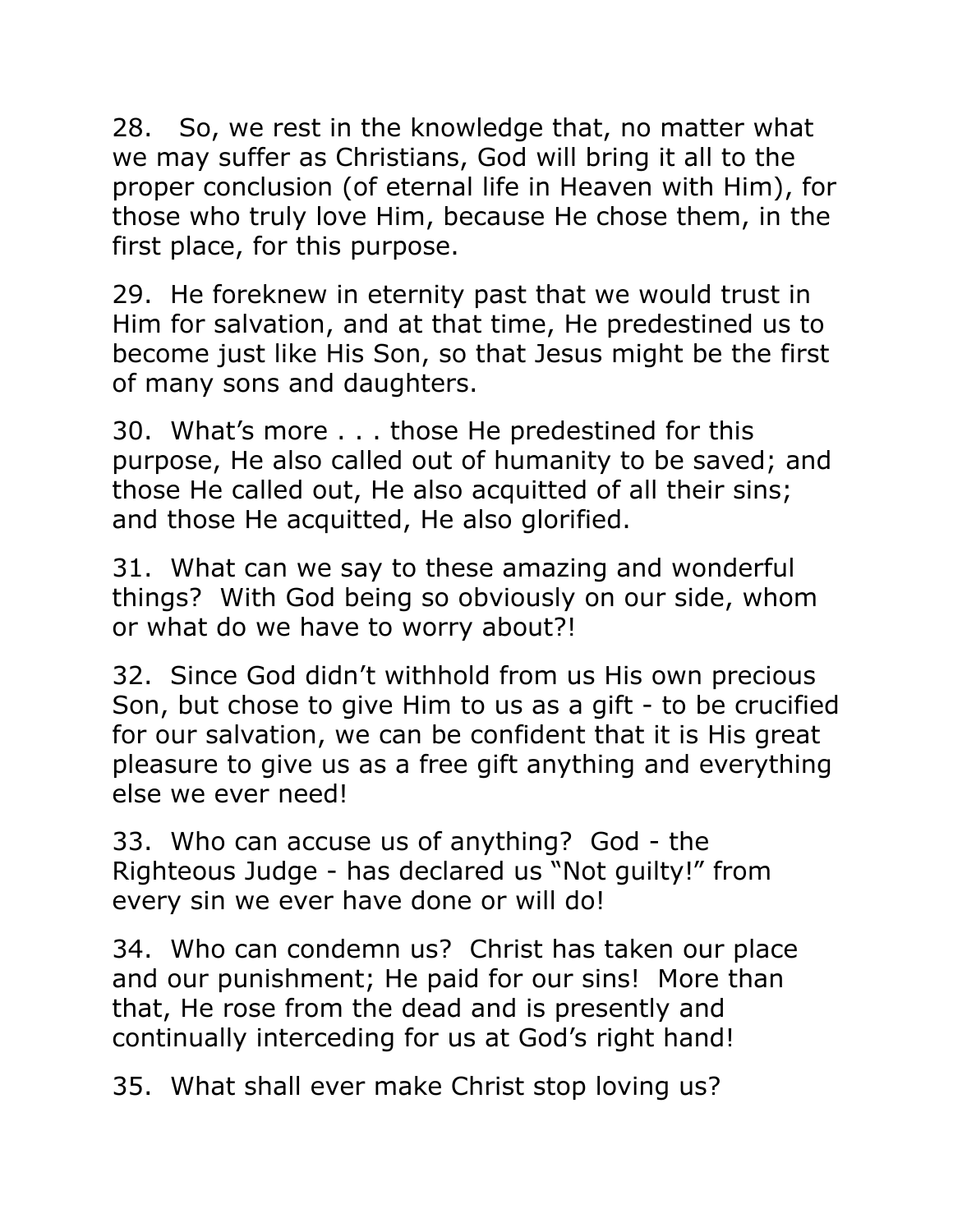Does it mean He doesn't love us when He allows us to go through trials or calamities, or when we suffer persecution, or go hungry, or go without proper clothing, or are facing danger or death?

36. As the OT says: "For Your sake, we are killed all day long; we are accounted as nothing more than sheep for the slaughter."

37. But, no! Even though we may experience these things, overwhelming victory is ours through Christ Who loved us.

38. And I am absolutely certain that, no matter what we go through, nothing will ever separate us from His love. No kind of death we may suffer can. Nothing in this life can. Angels won't. Satan's demons can't. So, we have nothing to fear in the present, and nothing to worry about in the future.

39. No matter where we are - far out in space or far below the surface of the earth or sea - nothing in all creation will ever be able to separate us from God's love which we have through our union with Christ Jesus our Lord.

#### ROMANS 9

With Christ as my witness, what I am about to say is true. My conscience and the Holy Spirit confirm it.

2 My heart is filled with bitter sorrow and unending grief 3 for my people, my Jewish brothers and sisters.

I would be willing to be forever cursed—cut off from Christ!—if that would save them. 4 I'm talking about the people of Israel, chosen to be God's adopted children.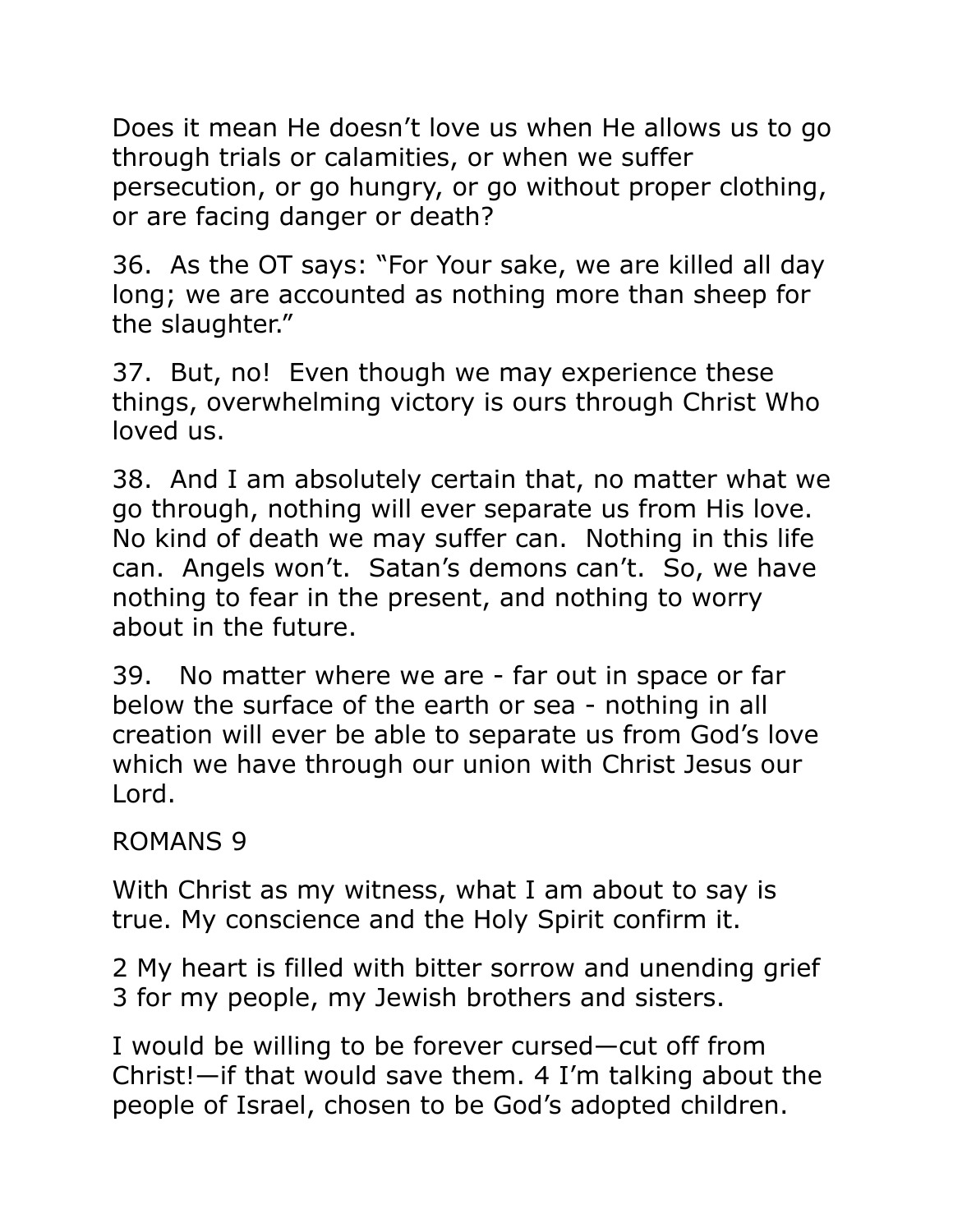God revealed his glory to them.

He made covenants with them and gave them his law.

He gave them the privilege of worshiping him and receiving his wonderful promises.

5 Abraham, Isaac, and Jacob are their ancestors, and Christ himself was an Israelite as far as his human nature is concerned, but he is, also,  $God - the$  one who rules over everything and is worthy of eternal praise! Amen.

6 Well then, has God failed to fulfill his promise to Israel? No, for not all Israelites are truly God's people! 7 And being descendants of Abraham doesn't make them truly Abraham's children. For the Scriptures say, "Isaac is the son through whom your descendants will be counted," though Abraham had other children, too. 8 This means that Abraham's physical descendants are not necessarily children of God. Only the children of the promise are considered to be Abraham's children. 9 For God had promised, "I will return about this time next year, and Sarah will have a son."

10 This son was our ancestor Isaac. When he married Rebekah, she gave birth to twins. 11 But before they were born, before they had done anything good or bad, she received a message from God. (This pre-birth message shows that God chooses people according to his own purposes; 12 he calls people, but not according to their good or bad works.) She was told, "Your older son will serve your younger son." 13 In the words of the Scriptures, "I have chosen to love Jacob, but I have chosen to reject Esau."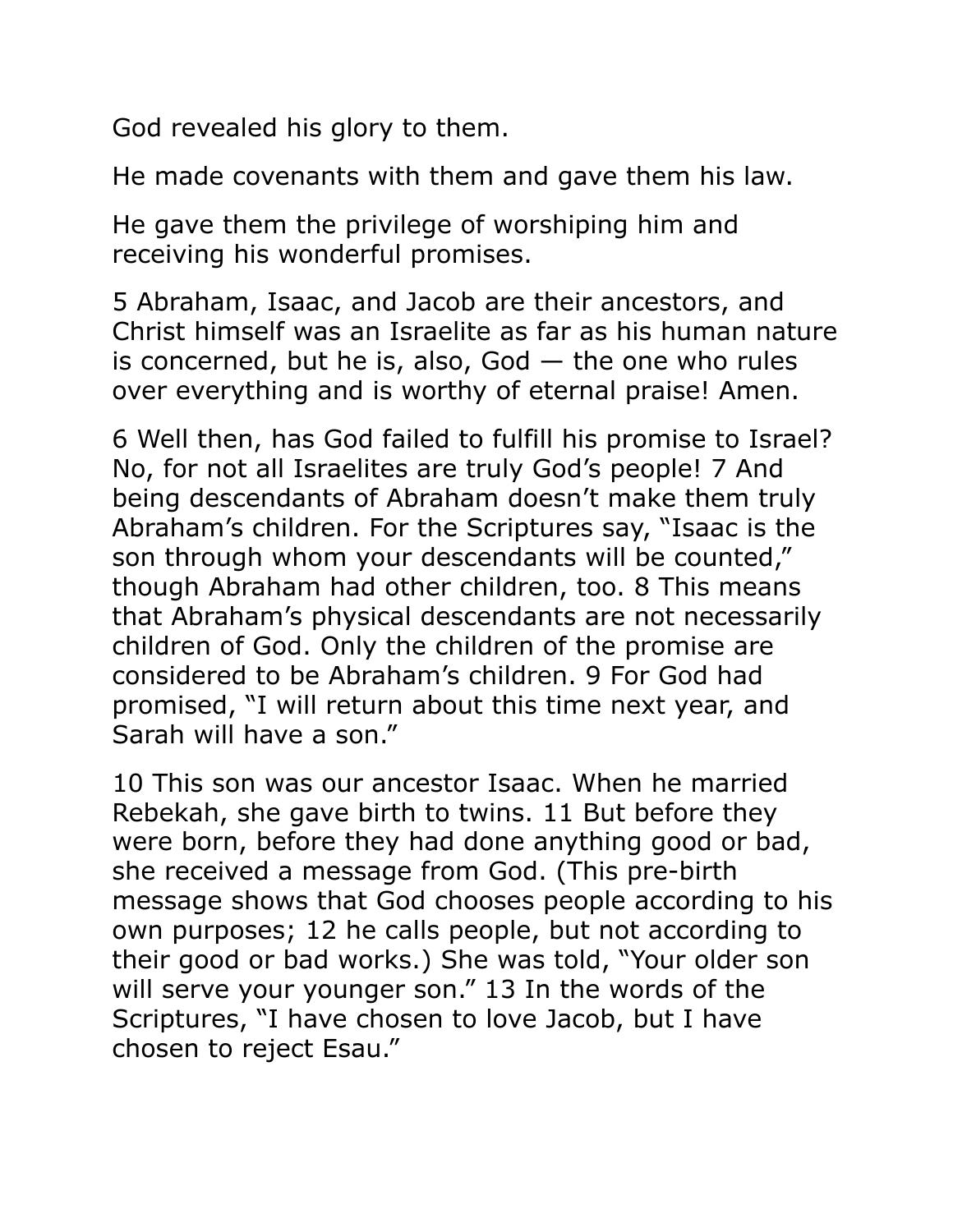14 Does this mean that God was unfair? Not at all! 15 For God said to Moses,

"It is entirely up to me to whom I show mercy,

and it is entirely up to me to whom I show compassion."

16 So it is entirely up to God to decide to whom to show mercy. It doesn't depend or what we want, or what we do.

17 For the Scriptures say that God told Pharaoh, "I have appointed you for the very purpose of displaying my power in you and to spread my fame throughout the earth." 18 So you see, God chooses to show mercy to some, and he chooses to harden the hearts of others so they refuse to listen.

19 Well then, you might say, "Why does God blame people for not responding? Haven't they simply done what he makes them do?"

20 No, don't say that. Who are you, a mere human being, to argue with God? Should the thing that was created say to the one who created it, "Why have you made me like this?" 21 When a potter makes jars out of clay, doesn't he have a right to use the same lump of clay to make one jar for decoration and another to throw garbage into?

22 It is no business of ours if God created Pharaoh and the Egyptians for destruction, even though He was very patient with them, in order to better display his anger and his power. 23 And it is no business of ours which pieces of pottery he mercifully uses to display the riches of his glory on, or that He created them in advance for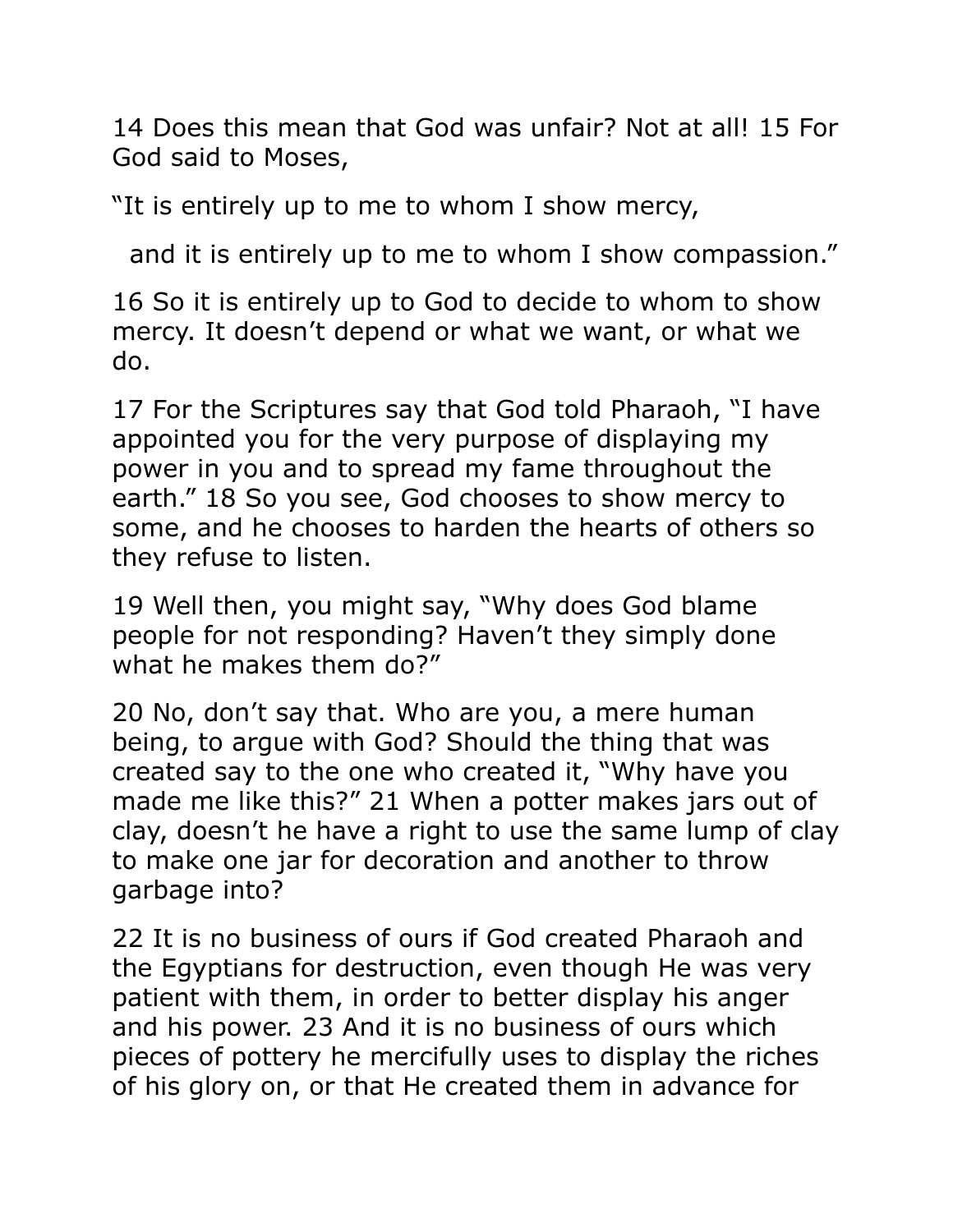this purpose,  $24$  – even though, amazingly, it includes us, who are among those whom he selected for this very purpose, both from the Jews and from the Gentiles.

25 Concerning the Gentiles, God says in the prophecy of Hosea,

*"Those who were not my people, I will now call my people. And I will love those whom I did not love before."* 

26 And,

*"Then, at the place where they were told, 'You are not my people,' there they will be called 'children of the living God.'"* 

27 And concerning Israel, Isaiah the prophet cried out,

*"Though the people of Israel are as numerous as the sand of the seashore, only a remnant will be saved. 28 For the Lord will carry out his sentence upon the earth quickly and with finality."* 

29 And Isaiah said the same thing in another place:

*"If the Lord of Heaven's Armies had not spared a few of our children, we would have been wiped out like Sodom, and destroyed like Gomorrah."* 

30 You ask, "What does all this mean?"

Even though the Gentiles were not trying to follow God's standards, they were made right with God. And it was **by faith** that this took place. 31 But the people of Israel, who tried so hard to be right with God by keeping the law, never succeeded. 32 Why not? Because they were trying to get right with God by keeping the law instead of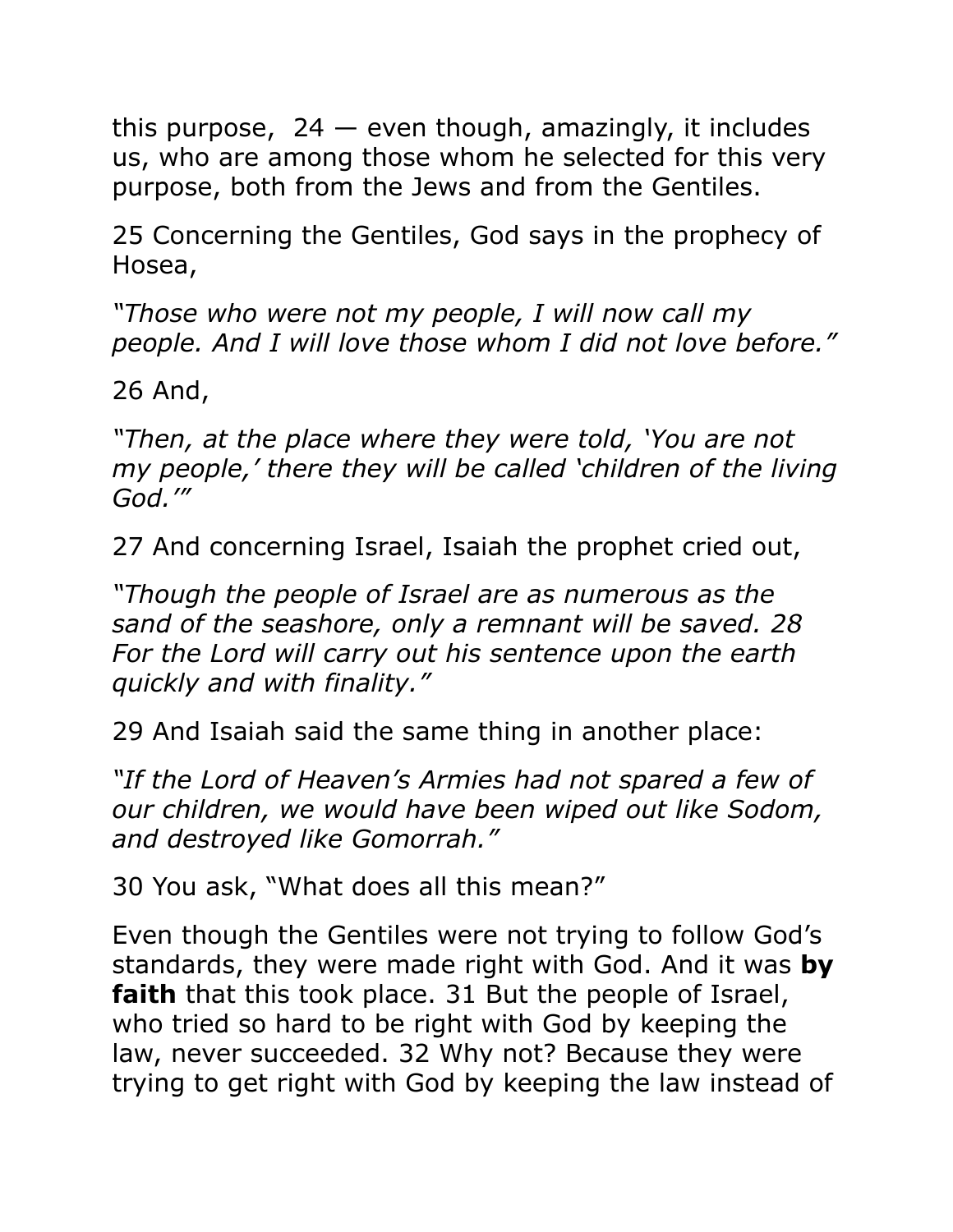by **believing** in him. They stumbled over the great rock in their path.

33 God warned them of this in the Scriptures when he said,

*"I am placing a stone in Jerusalem that makes people stumble, a rock that makes them fall. But anyone who believes in him will never be disgraced."* 

## ROMANS 10

Dear brothers and sisters, the longing of my heart and my prayer to God is for the people of Israel to be saved.

2 I know what enthusiasm they have for God, but it is misdirected zeal. 3 For they don't understand God's way of making people right with himself. Refusing to accept God's way, they cling to their own way of getting right with God by trying to keep the law. 4 For Christ has already accomplished the purpose for which the law was given — making people righteous. As a result, all who **believe** in him as their substitute and Savior are made right with God.

5 For Moses writes that the law's way of making a person right with God requires obedience to all of its commands.

 6 But **faith's** way of getting right with God says, "Don't say in your heart, 'Who will go up to heaven?' (to bring Christ down to earth to be our Savior). 7 And don't say, 'Who will go down to the place of the dead?' (to bring Christ back to life again to be our Savior)."

8 In fact, the Bible says,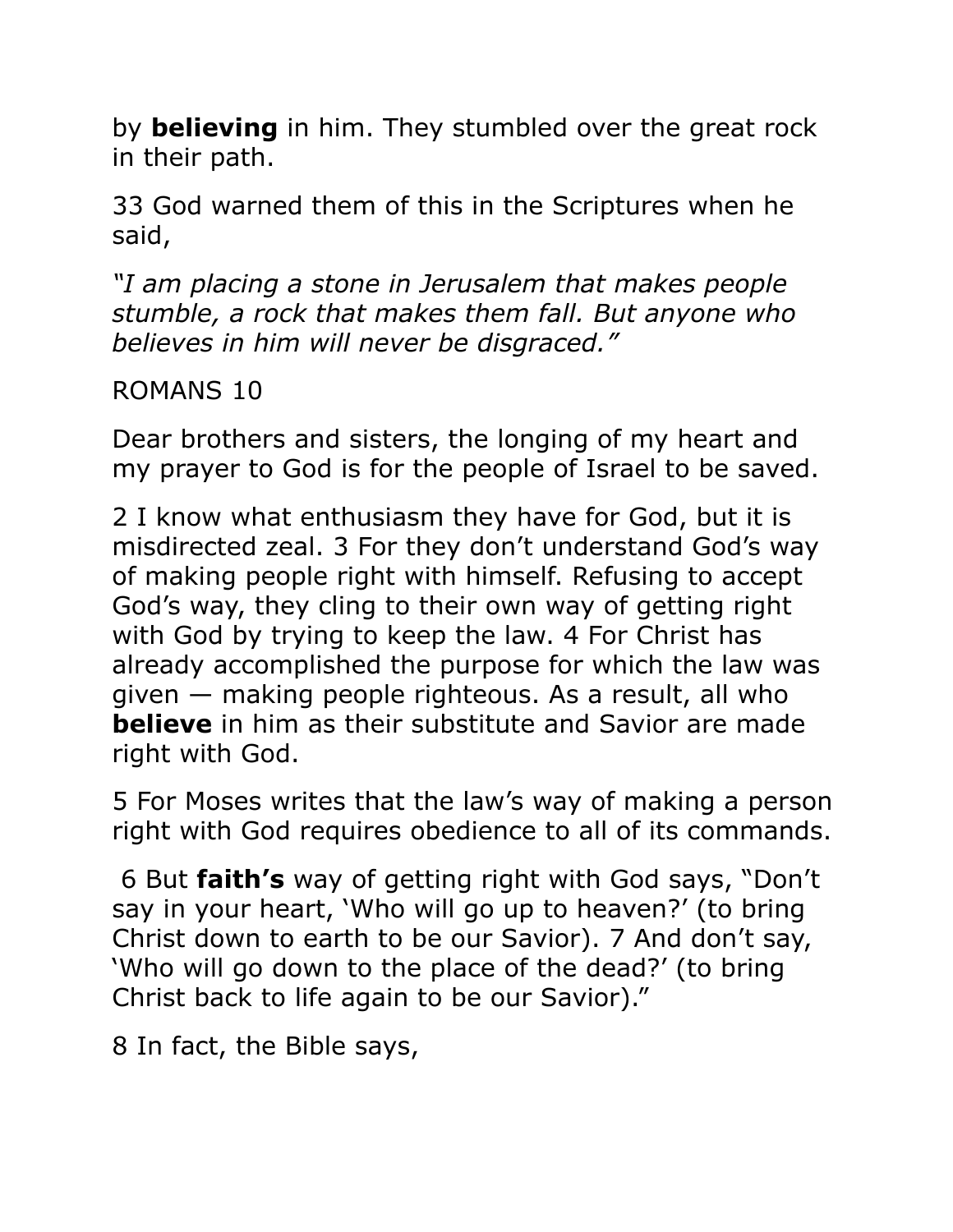*"The key to salvation is very close at hand; it is on your lips and in your heart."* 

And the key it is talking about is **FAITH** - the very message that we preach:

9 If you openly declare that Jesus is Lord and **believe** in your heart that God raised him from the dead, you will be saved. 10 For it is by **believing** in your heart that you are made right with God; it is by openly declaring your **faith** that you are saved.

11 And the Scriptures go on to tell us that, *"Anyone who believes in him will be accepted."* 12 This applies to Jew and Gentile, alike. They have the same Lord, and He gives generously to anybody who calls upon him. 13 So, whosoever calls on the name of the Lord will be saved.

14 But how can they call on him to save them unless they believe in him? And how can they believe in him if they have never heard about him? And how can they hear about him unless someone tells them? 15 And how will anyone go and tell them without being sent?

The Scriptures say, *"How beautiful are the feet of messengers who bring good news!"* 

16 But not everyone welcomes the Good News, for Isaiah the prophet said, *"Lord, who has believed our message?"*

17 So **faith** starts by hearing the truths about God from His Word, and hearing them over and over again until they sink in.

18 But I ask, have the people of Israel actually heard the message? Yes, they have: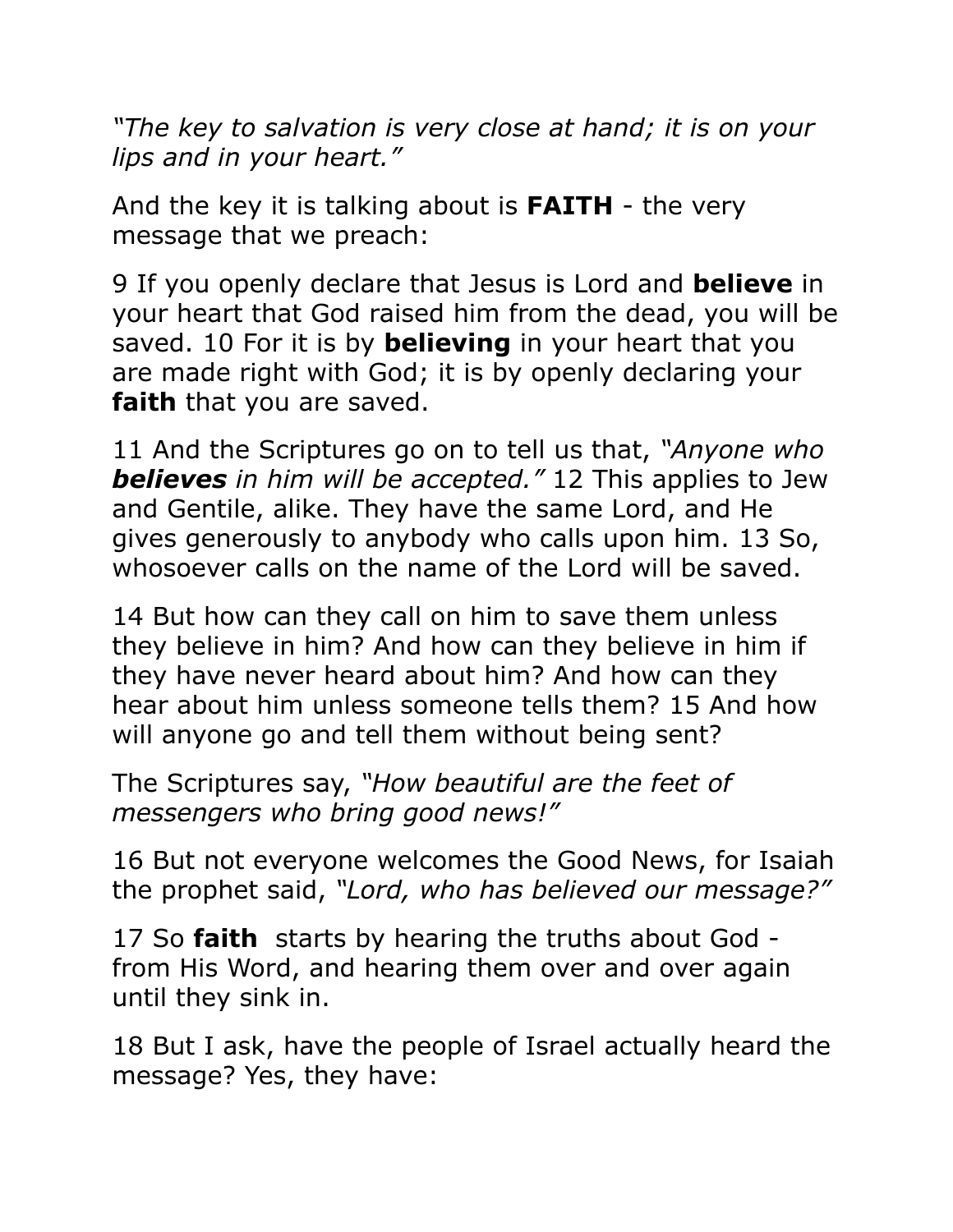*"The messengers have gone throughout the earth, and their words to all the world."* 

19 But I ask, did the people of Israel really understand?

Yes, they did, for even in the time of Moses, God said to them,

*"I will rouse your jealousy through people who are not even a nation. I will provoke your anger through the foolish Gentiles."* 

20 And later Isaiah spoke boldly for God, saying,

*"I was found by people who were not even looking for me. I showed myself to those who were not even asking for me."* 

21 But regarding Israel, God said,

*"All day long I opened my arms to them, but they were disobedient and rebellious."* 

#### ROMANS 11

 I ask, then, has God rejected his own people, the nation of Israel? By no means!

I myself am an Israelite, a descendant of Abraham and a member of the tribe of Benjamin.

2 No, God has not rejected his own people, whom he chose from the very beginning.

Do you remember the story in the Bible that refers to this? Elijah the prophet complained to God about the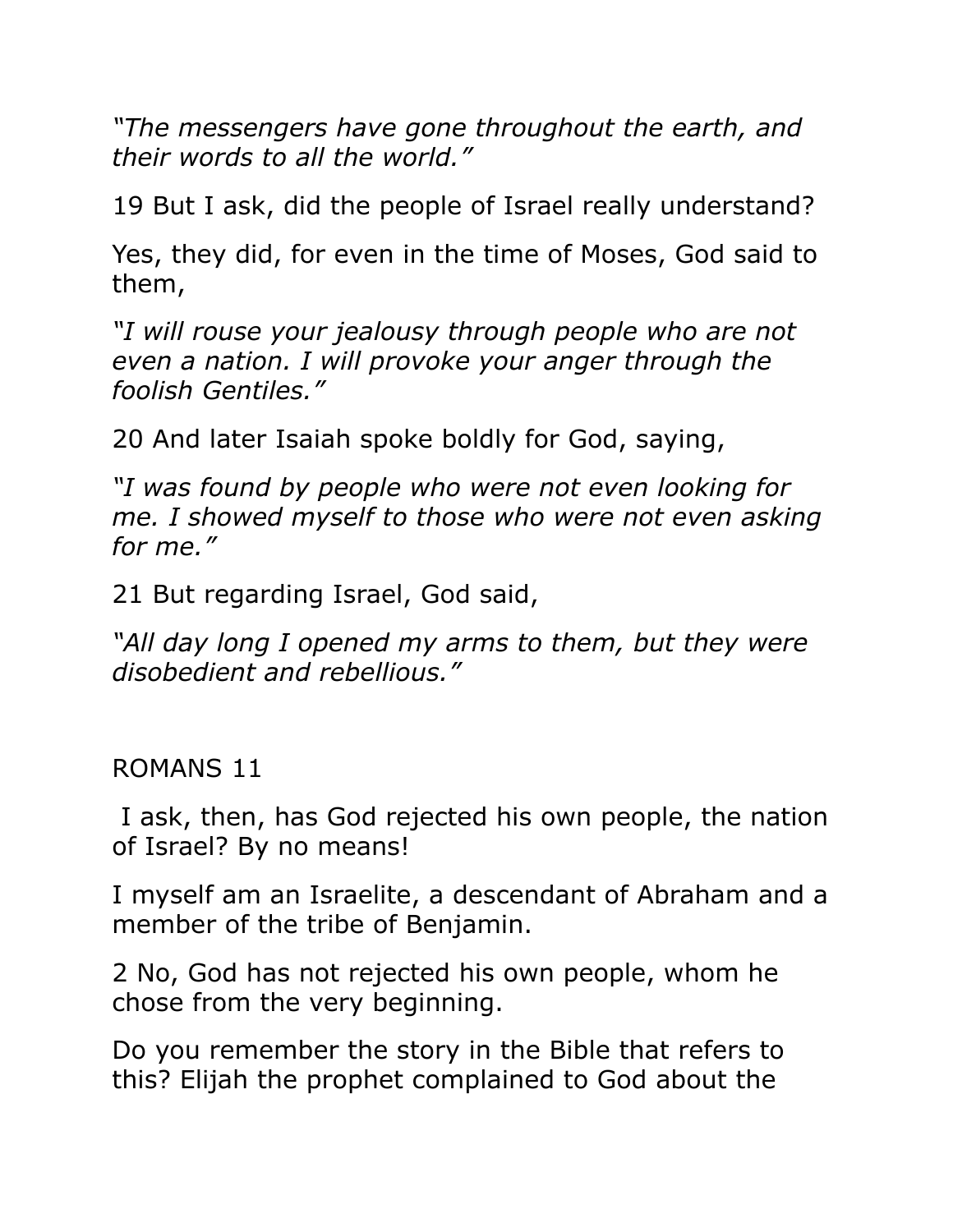people of Israel and said, 3 *"Lord, they have killed your prophets and torn down your altars. I am the only one left, and now they are trying to kill me, too."* 

4 And do you remember God's reply? He said, *"No, I have 7,000 others who have never bowed down to Baal!"*

5 It is the same today, for God has chosen a few of the people of Israel to remain faithful to him. 6 And since they were chosen through God's grace, then it was not by their good works. For in that case, God's grace would not be what it really is—free and undeserved.

7 So this is the situation: Most of the people of Israel have not found the favor of God they are looking for so earnestly. A few have—the ones God has chosen—but the hearts of the rest were hardened. 8 As the Scriptures say,

*"God has put them into a deep spiritual sleep. To this day he has shut their eyes so they do not see, and closed their ears so they do not hear."* 

9 Likewise, David said,

*"Let their bountiful table become a snare, a trap that makes them think all is well. Let their blessings cause them to stumble, and let them get what they deserve (for turning from You). 10 Let their eyes go blind so they cannot see (that they need You), and let them be perpetual slaves."* 

11 When the Jews stumbled over Christ, did they fall beyond recovery?

Not at all! When they rejected Christ, God made salvation available to the Gentiles, because God wanted his own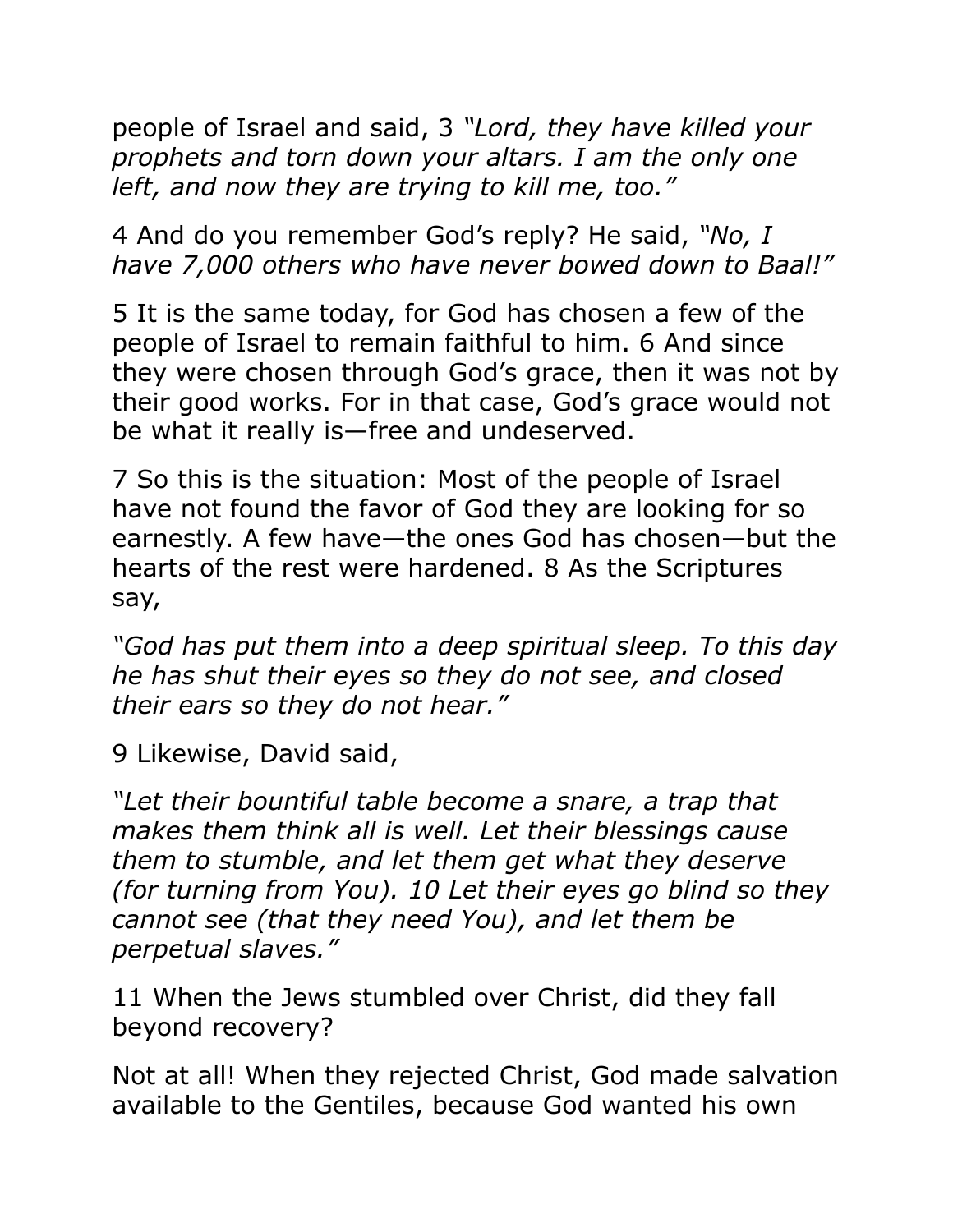people, the Jews, to become jealous and want to be saved, themselves.

12 Now if the Jews rejection of Christ brought such a blessing to the world, think how much greater the world will be blessed when the Jews accept Christ, and are overflowing with the riches of salvation!

13 I am saying all this especially for you Gentiles, because I have been appointed by God to be "The Apostle to the Gentiles". *[I stress my title 14 because I hope to make the Jews jealous of what God is doing through me for you Gentiles, so some of them might want what they are missing, and be saved.]* 15 For since their rejection meant that God offered salvation to the rest of the world, their acceptance will be even more wonderful — it will be the resurrection of an entire nation from the dead!

16 Abraham and the other patriarchs were holy, and, someday, their descendants will also be holy—just as the entire batch of dough is holy because the portion given as an offering is holy. The roots of the tree were holy, so, someday, the branches will be, too.

17 For the present, some of these branches from Abraham's tree—some of the people of Israel—have been broken off, and you Gentiles, who were branches from a wild olive tree, have been grafted in. This enables you, presently, to receive the blessing God promised Abraham and his children, sharing in the rich nourishment from the root of God's special olive tree.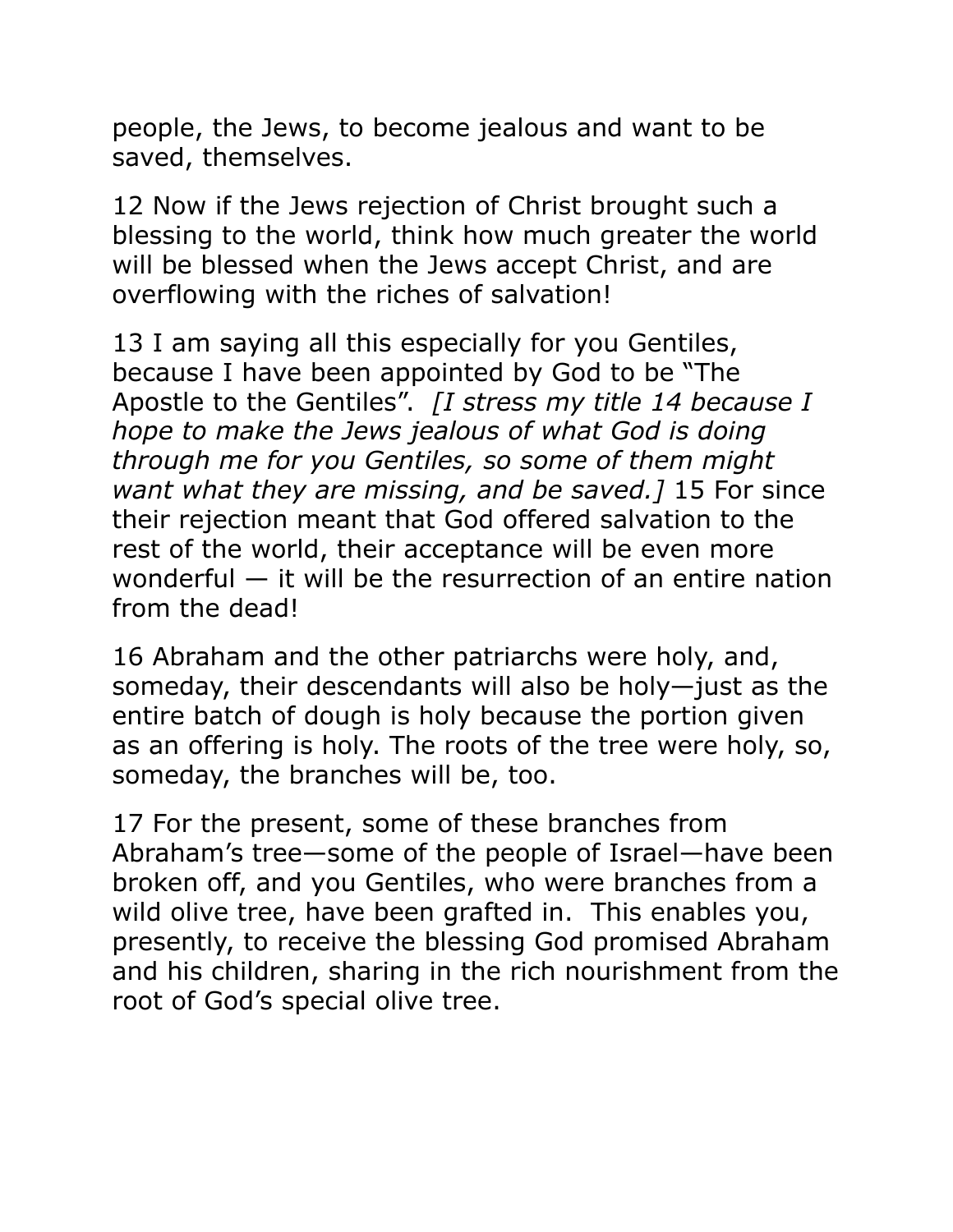18 But you must not brag about being grafted in to replace the branches that were broken off. The branches aren't nearly as important as the root.

19 "Well," you may say, "those branches were broken off to make room for me."

20 Yes, but remember—those branches were broken off because they didn't **believe** in Christ, and you are there because you do **believe**. So don't think highly of yourself, but fear what could happen. 21 For if God did not spare the original branches, he won't spare you either, if you stop **believing**.

22 Notice that God is both kind and severe. He was severe toward those who stopped **believing** in Him, but kind to you - if you continue to **believe** in Him. But if you stop **believing**, you will be cut off, too.

23 And it is equally true that, if the people of Israel turn from their unbelief, they will be grafted back in again, for God has the power to graft them back into the tree of salvation. 24 Since you were a branch cut from a wild olive tree, and were grafted into his cultivated tree where you didn't belong, he will be far more eager to graft the original branches back into the tree - where they do belong.

25 I want to explain a previously unknown spiritual truth to you, dear brothers and sisters, so that you will not feel proud about yourselves being saved when so many Jews are unsaved.

Some of the people of Israel are spiritually blind toward Christ, but this will last only until the final Gentile ordained by God to be saved comes to Christ. 26 When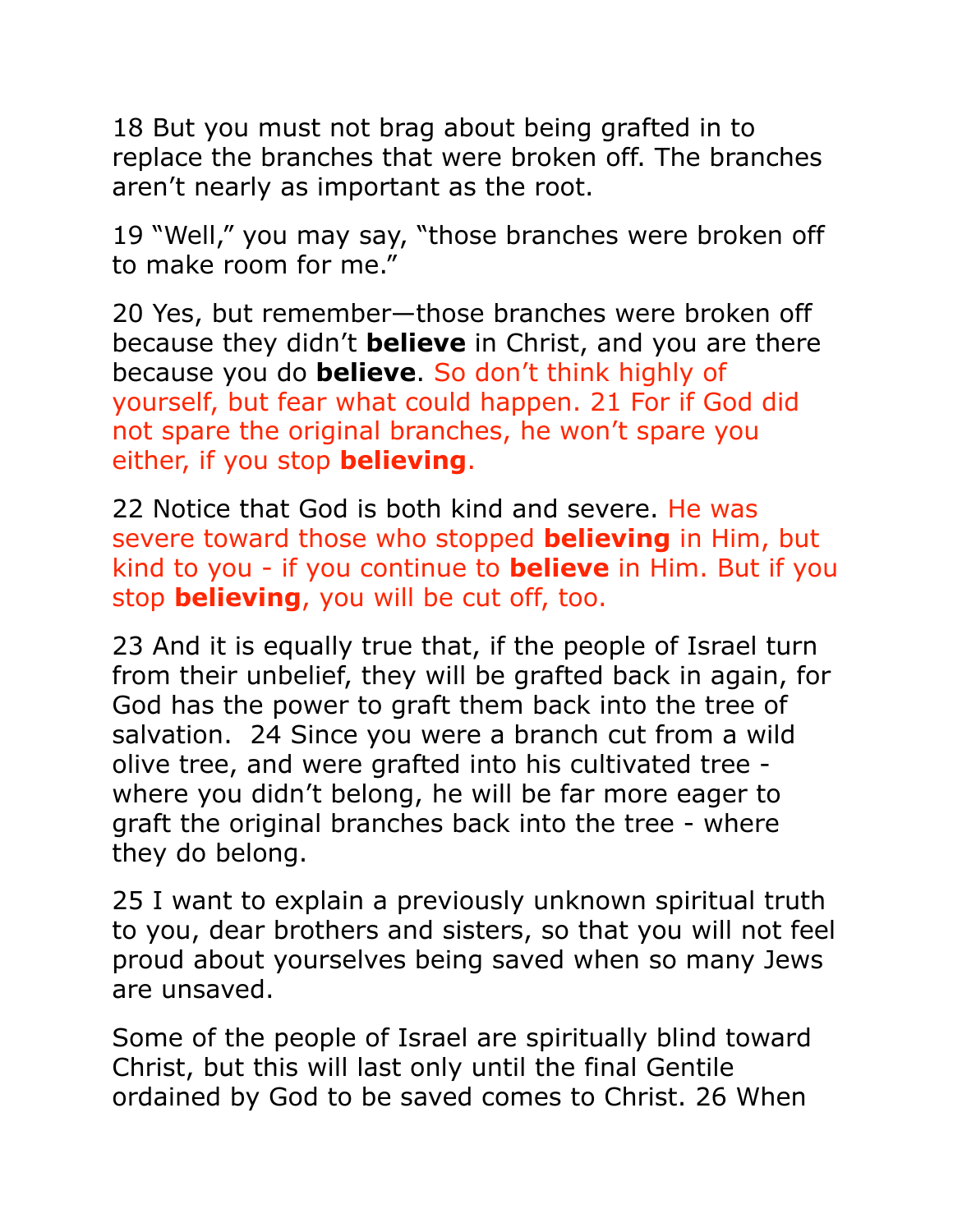that happens, the entire nation of Israel will turn to Christ for salvation.

As the Scriptures say,

*"The one who rescues will come from Jerusalem, and he will turn all Israel away from ungodliness. 27 And this is my covenant with them, that I will take away their sins."* 

28 Many of the people of Israel are now antagonistic toward the Good News, and this benefits you Gentiles. But they are still the people God loves because he chose their ancestors Abraham, Isaac, and Jacob. 29 For God's gifts and his call can never be withdrawn.

30 Once, you Gentiles were unbelieving rebels against God, but since the people of Israel refused to accept His blessing of salvation, God is blessing you with salvation, instead.

31 Presently, they are in unbelief. But, just as God brought salvation to you in your unbelief, so He will bring salvation to them in their unbelief. 32 For it is God's plan to put everyone in unbelief so he can bring salvation to everyone.

33 Oh, how great are the riches of God's wisdom and knowledge! How impossible it is for us to understand his decisions and his ways!

34 For who can know the Lord's thoughts? Who knows enough to give him advice? 35 And who has given him so much that he needs to pay it back? 36 For everything comes from him and exists by his power and is intended for his glory.

All glory to him forever! Amen.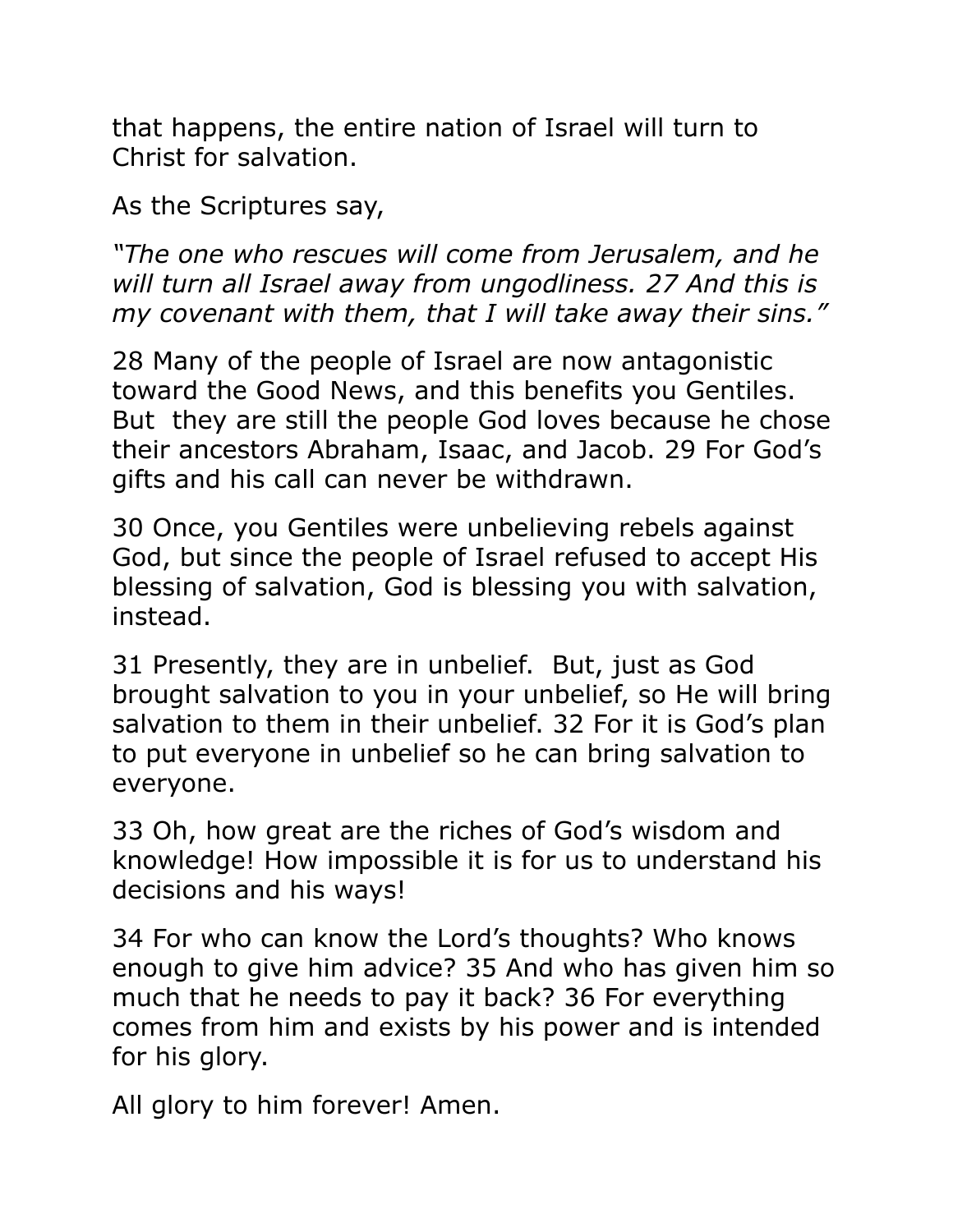ROMANS 12

And so, dear brothers and sisters, I earnestly urge you to give your bodies to God as a living sacrifice  $-$  holy, the only kind of sacrifice he can accept. This total dedication to Him is only reasonable, in light of all he has done for you.

2 Do not let this world force you into its mold, but let God transform you (as in metamorphosis) into a new person, by changing the way you think  $-$  aligning your thinking with God's Word. Then you will come to experience God's will for you, which is always good and satisfying and perfect.

3 As your spiritual teacher I give this piece of advice to all of you: Work together in the home group - the Body of Christ. Don't think you are better than you really are. Stay humble and be who God made you to be. 4 For, just as our bodies have many parts and each part has a special function, 5 so it is with Christ's body. We are many parts of one body, and we all belong to each other.

6 In his grace, God has given us different gifts for doing certain things well.

So if God has given you the ability to proclaim his Word, do it to the best of your ability.

7 If your gift is serving others, serve them well.

If you are a teacher, teach well.

8 If your gift is to encourage others, be encouraging.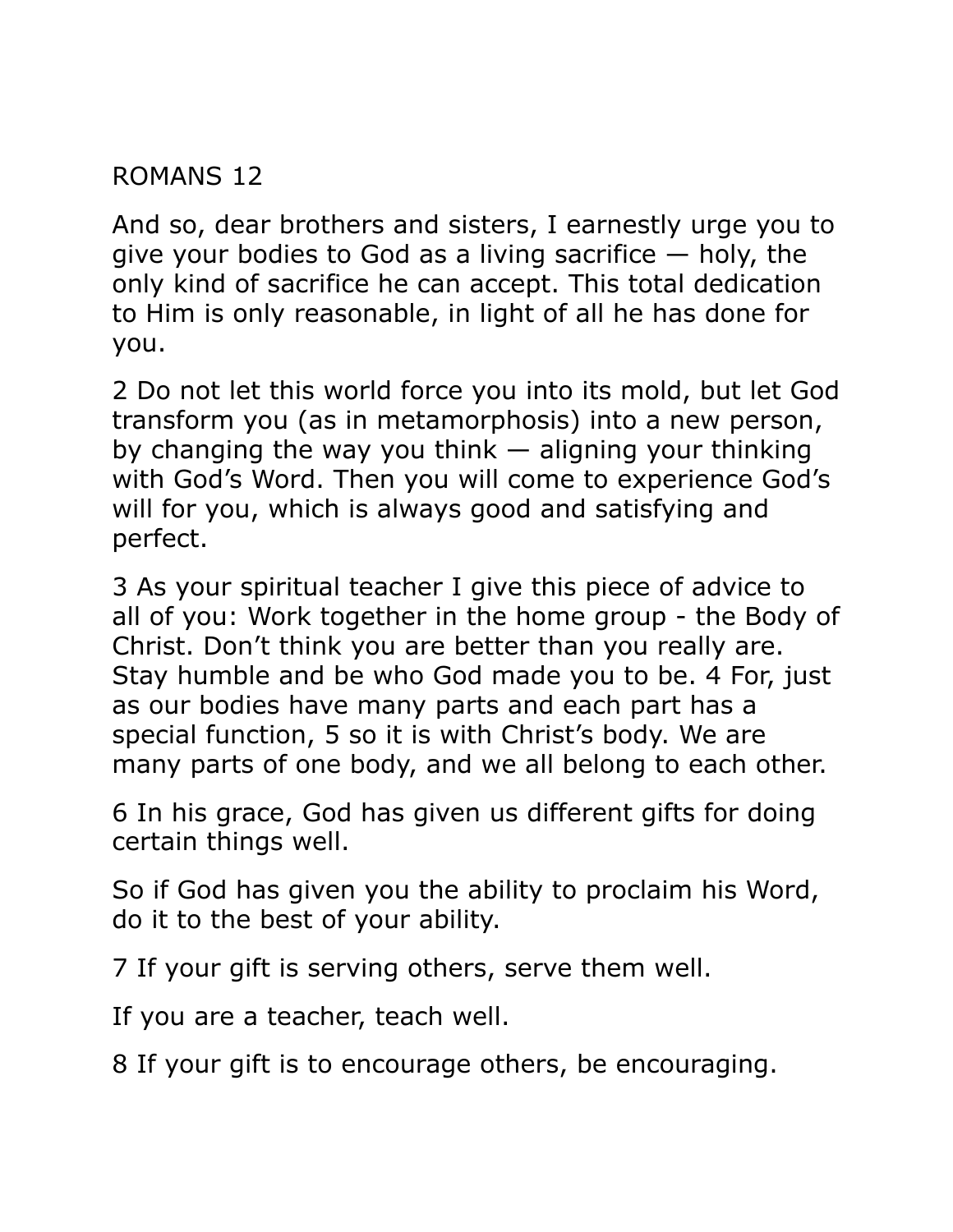If it is giving, give discreetly.

If God has given you leadership ability, take the responsibility seriously.

And if you have a gift for showing kindness to others, do it gladly.

9 Don't just pretend to love others. Really love them.

Hate what is wrong. Hold tightly to what is good.

10 Love each other with genuine affection, and take delight in honoring each other.

11 Never be lazy, but work hard and serve the Lord enthusiastically.

12 Stay cheerfully in faith; patiently endure trials; and stay close to God in prayer.

13 When God's people are in need, be ready to help them with your finances and with hospitality.

14 Bless those who persecute you. Don't curse them; pray that God will bless them.

15 Be happy with those who are happy, and weep with those who weep. 16 Live in harmony with each other.

Don't be too proud to enjoy the company of ordinary people. And don't think you know it all.

17 Never pay back evil with more evil.

Do things in such a way that everyone can see you are honorable.

18 Do all that you can to live in peace with everyone.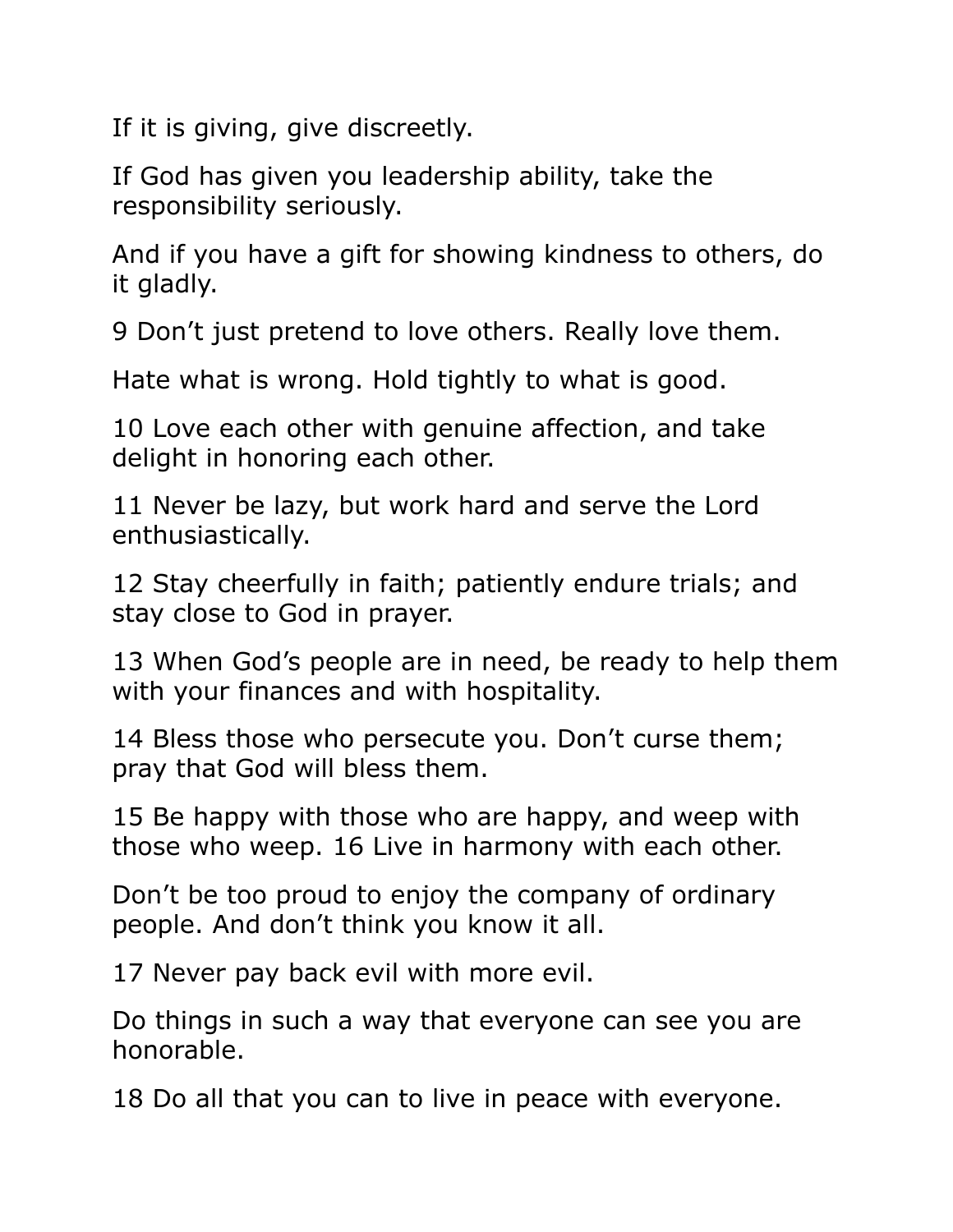19 Dear friends, never take revenge. Leave that to the righteous anger of God. For the Scriptures say,

"I will take revenge; I will pay them back," says the Lord.

20 Instead,

"If your enemies are hungry, feed them. If they are thirsty, give them something to drink. In this way, you will certainly be showing them the grace of God."

21 Don't let bad things get the victory over your peace and joy. Instead, get the victory over bad things by maintaining a faith perspective.

### ROMANS 13

All of us must submit to our authorities. For all authority comes from God, and those in positions of authority have been placed there by God. 2 So anyone who rebels against authority ordained by God is rebelling against what God has instituted, and they will be punished. 3 For the God-ordained and God-honoring authorities do not strike fear in people who are doing right, but in those who are doing wrong. Would you like to live without fear of the authorities? Do what is right, and they will honor you. 4 The authorities are God's servants, for your good. But if you are doing wrong, of course you should be afraid, for they have the authority to punish you. They are God's servants, for the very purpose of punishing those who do what is wrong. 5 So you must submit to them, not only to avoid punishment, but also to keep a clear conscience.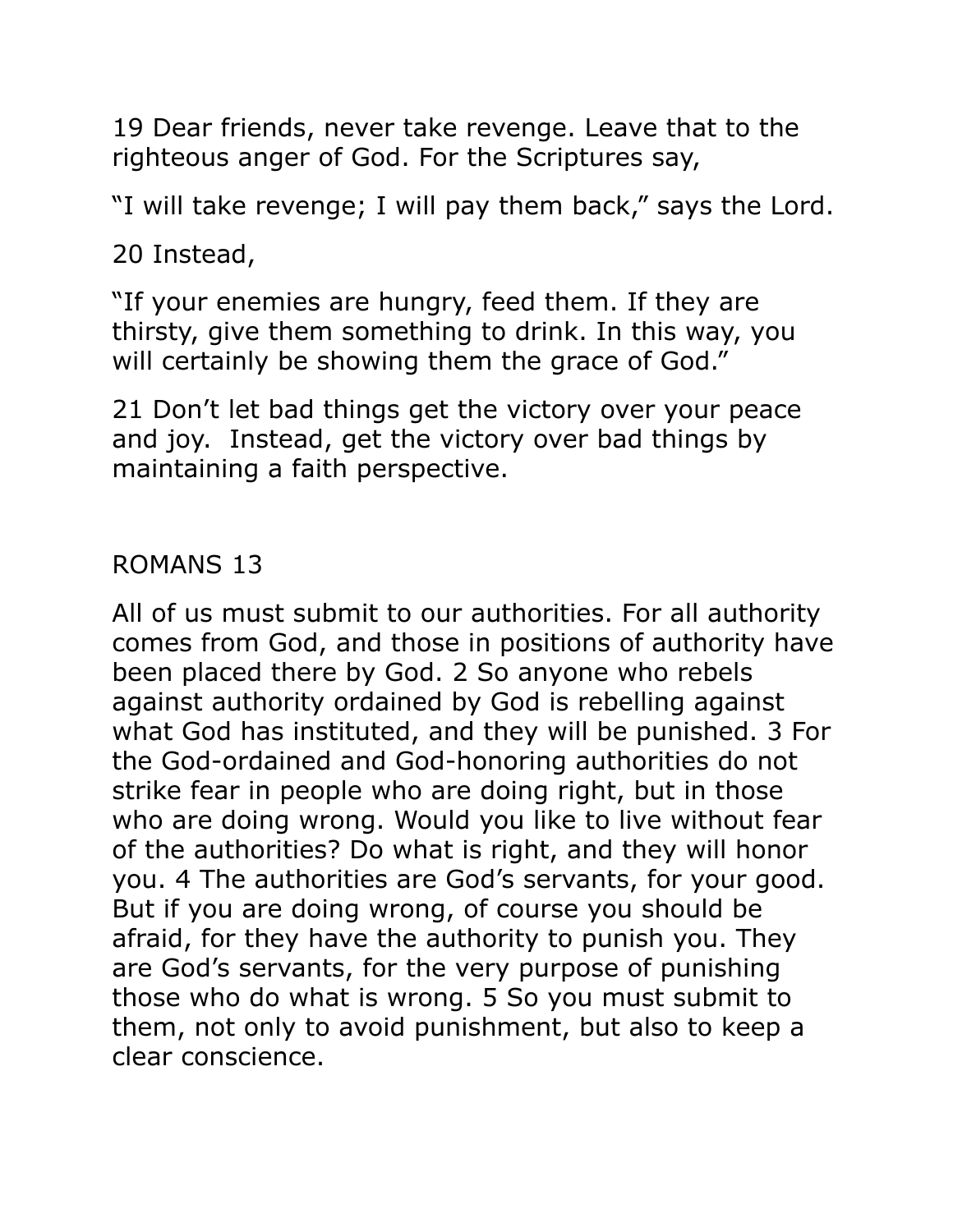6 Pay your taxes, too, for these same reasons. For government workers need to be paid. They are serving God in what they do. 7 So, give to every authority whatever they are due, whether taxes and government fees, or respect and honor.

8 For that matter, don't be in debt to anyone — except for the debt we have to love one another. When we love one another, we fulfill the requirements of God's law. 9 For His law says, "Do not commit adultery. Do not murder. Do not steal. Do not covet." But these—and all other such laws—are summed up in this one law: "Love your neighbor as yourself." 10 Love does no wrong to others, so love fulfills all the requirements of God's law.

11 It is all the more urgent to live like this, knowing how little time is left. It is way past time for us to be wide awake, for we are much closer to seeing Christ's return now than when we first believed. 12 The dark night of sin and death on this earth is almost over; the day of our salvation will soon be here. So, rise and shine! Throw off any sinful behavior as you would do with sweaty night clothes, and dress yourself in the shining armor of godly living. 13 We are God's children of the light, so let us live godly lives for all to see. Let us not participate in the deeds of darkness, like wild parties and drunkenness, or in sexual promiscuity and immoral living, or in quarreling and jealousy. 14 Instead, be clothed from head to foot with the life of our Master, Jesus Christ, so there will be no opportunity to indulge the sinful desires of your old nature.

ROMANS 14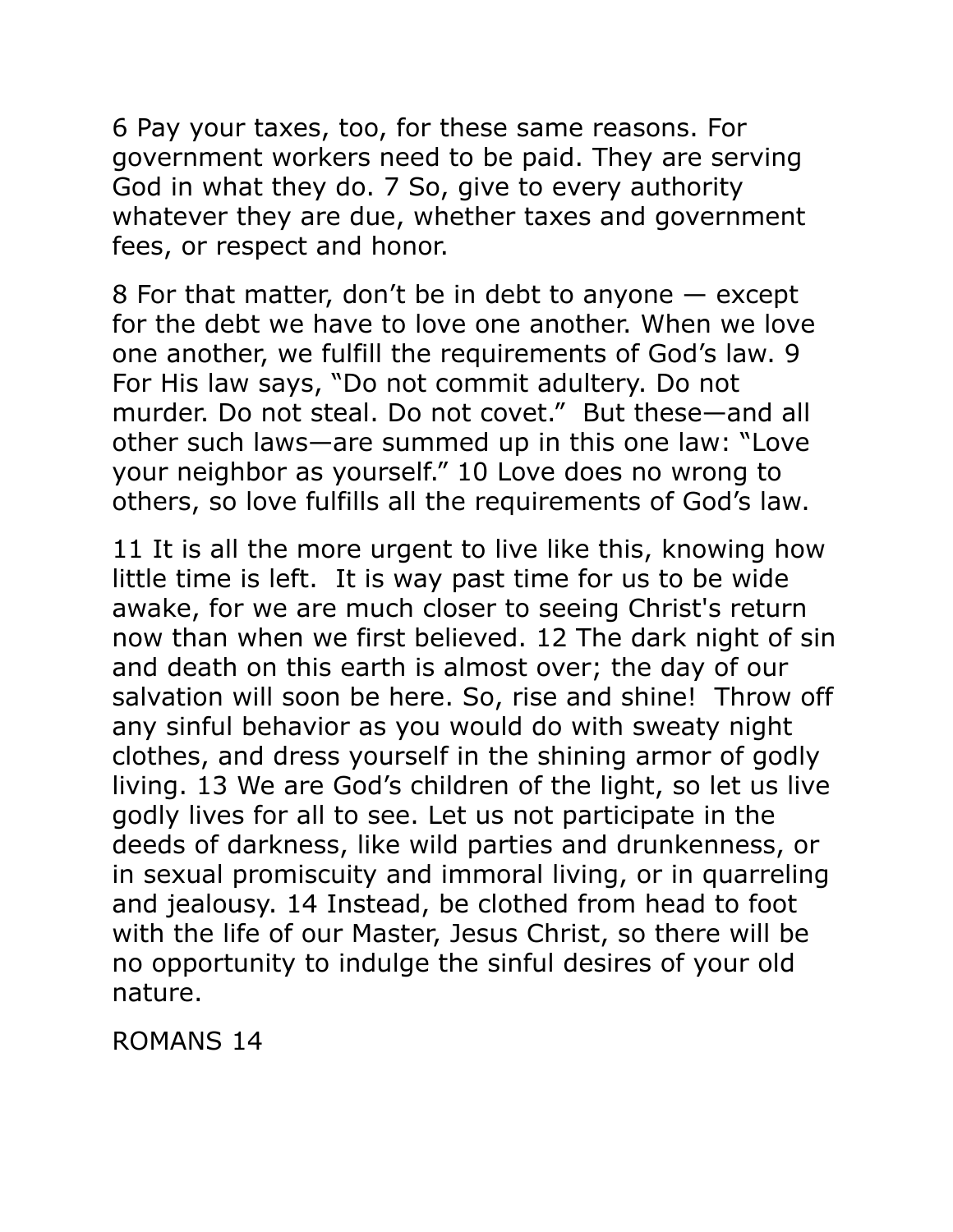Make immature believers welcome in your house church, and don't argue with them about what they think is right or wrong. 2 For instance, one person believes it's all right to eat anything. But another believer with a sensitive conscience will eat only vegetables. 3 Those who feel free to eat anything must not look down on those who don't. And those who don't eat certain foods must not condemn those who do, for God has welcomed both of them into His household. 4 So, they are, both, the Lord's servants not yours. It is His business to tell them whether they are right or wrong, and He is perfectly capable of correcting them if they need it.

5 For another example, some think one day is more holy than another day, while others think every day is alike. Everyone is welcome to their own convictions. 6 Those who worship the Lord on a special day do it to honor him. Those who eat any kind of food do so to honor the Lord, since they give thanks to God before eating. And those who refuse to eat certain foods also want to please the Lord and give thanks to God.

 7 For, as Christians, our lives — or deaths — are not about us. 8 If we live, it is to honor the Lord. And if we die, it is to honor the Lord. So, whether we live or die, we belong to the Lord. 9 That is why Christ died and rose  $a$ gain  $-$  so He could be the Lord of believers who have died and believers who are still alive.

10 So don't condemn another believer, and don't look down on another believer. Remember, someday, every one of us will stand before the judgment seat of God.

11 For the Scriptures say,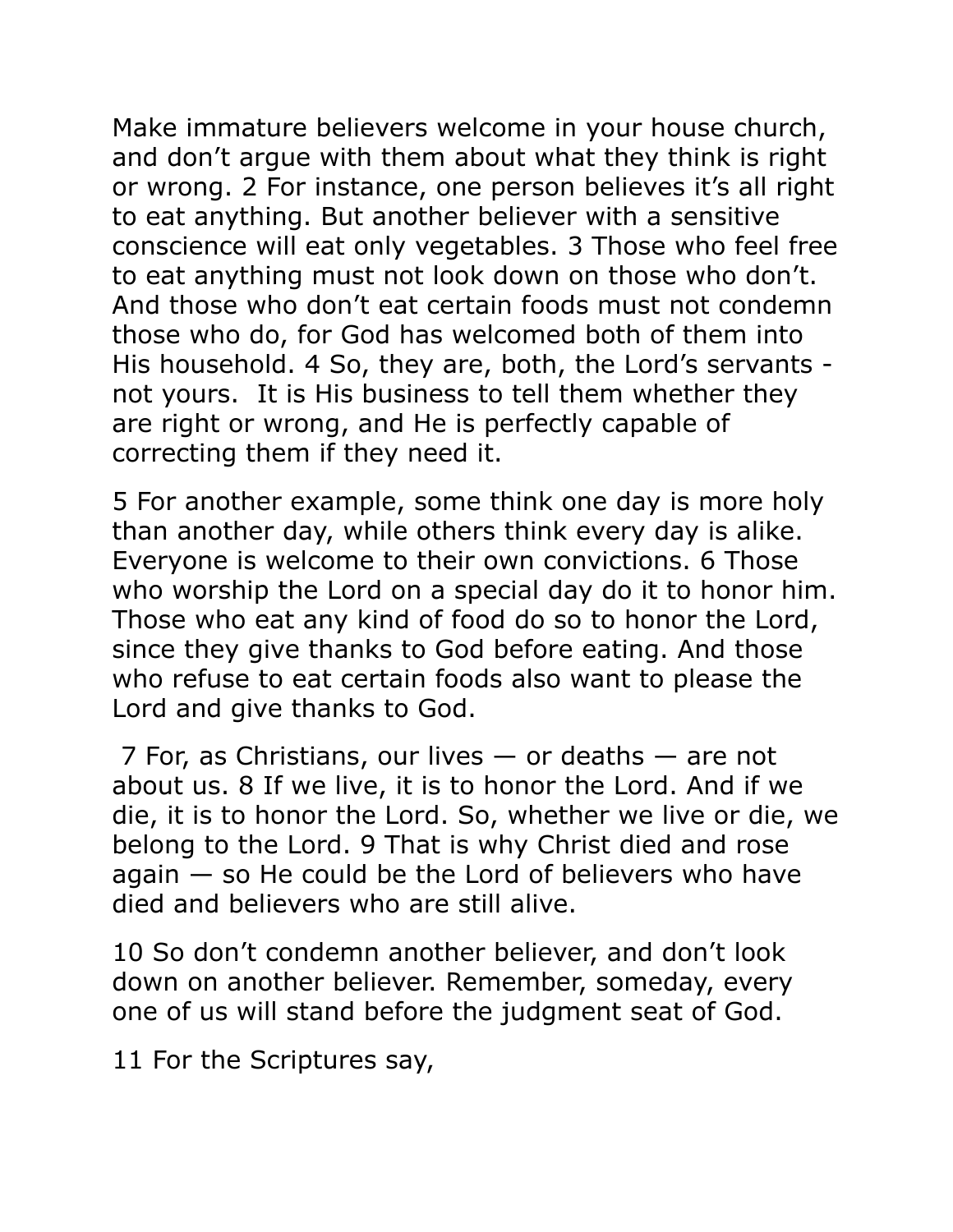*" 'As surely as I live,' says the Lord, 'every knee will bow to my authority, and every tongue will give an account to God.' "* 

12 Yes, each of us will give a personal account to God.

13 So let's stop condemning each other. Decide instead to live in such a way that you will not cause one of these believers we've been talking about to stumble and fall.

14 I know and am convinced on the authority of the Lord Jesus that no food, in and of itself, is wrong to eat. But if someone believes it is wrong, then for that person it is wrong. 15 And if another believer is distressed by what you eat, you are not acting in love if you eat it in their presence. Be willing to give up your dietary preferences for those for whom Christ gave up His life. 16 By showing deference to weaker brethren, you will not draw criticism against yourself, even though you know that what you are doing is right.

17 For, authentic Christianity is not about filling our stomachs, but is about the righteousness, peace, and joy that comes from being filled with the Holy Spirit.

18 If you keep this loving attitude toward your brothers and sisters in the Lord, you will please God and everybody else.

19 Our main objective is to aim for harmony in the church body and do our best to build each other up in Christ.

20 For sure, we don't want to destroy the koinonia of God's people over food! There's no doubt that we are free in Christ to eat anything we want, but it is wrong to eat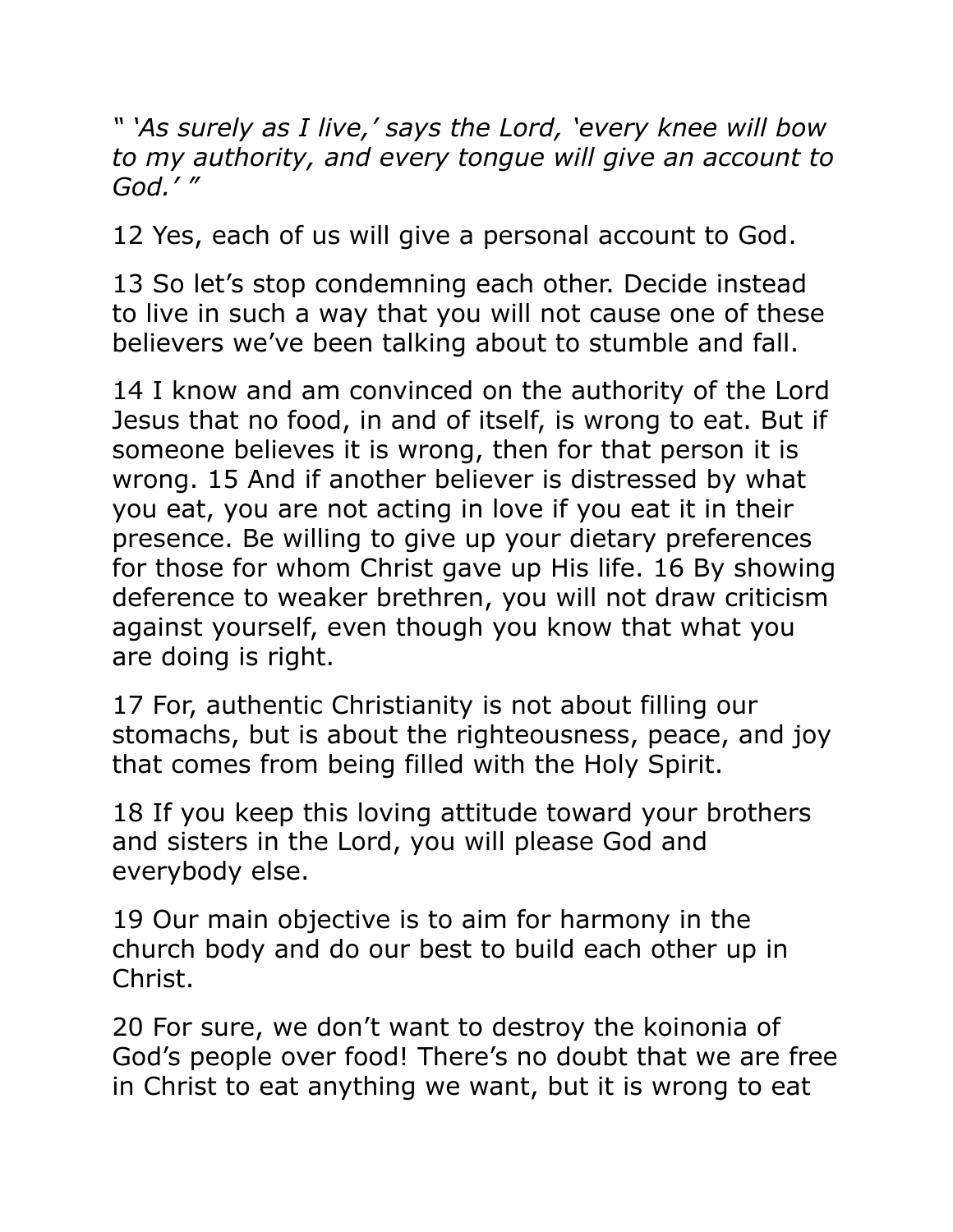something if it is going to disturb another believer. 21 The best thing to do is to refrain from eating anything  $$ meat, wine, or anything else that might cause another believer to stumble. 22 You may believe there's nothing wrong with what you are doing, but keep your conviction between yourself and God. Good for you if you don't feel guilty for doing something you have decided is right. 23 But if you have doubts about whether or not you should eat something, you are sinning if you go ahead and eat it, for you are gambling with being wrong, and you are, also, acting inconsiderately toward weaker brothers and sisters. It is wrong to do anything we are not sure is right. [It is being careless toward God to do anything we are not sure He approves.]

## ROMANS 15

As more mature Christians, we need to be considerate of those who are sensitive about things like these, and not just do as we please. 2 Instead, we should seek to please others for their good to build them up in the Lord. 3 For even Christ didn't live to please himself. As it says in the Old Testament, *"The insults of those who insult you, O God, have fallen on me."* 4 In fact, all the stories in the Old Testament were written for our benefit, so that as we mix patient endurance with the examples of these Old Testament saints we can grow in our faith in God and in His promises.

5 May God, who gives this patience and encouragement, help you live in complete harmony with each other, as is fitting for followers of Christ Jesus. 6 Then all of you can join together with one voice, giving praise and glory to God, the Father of our Lord Jesus Christ.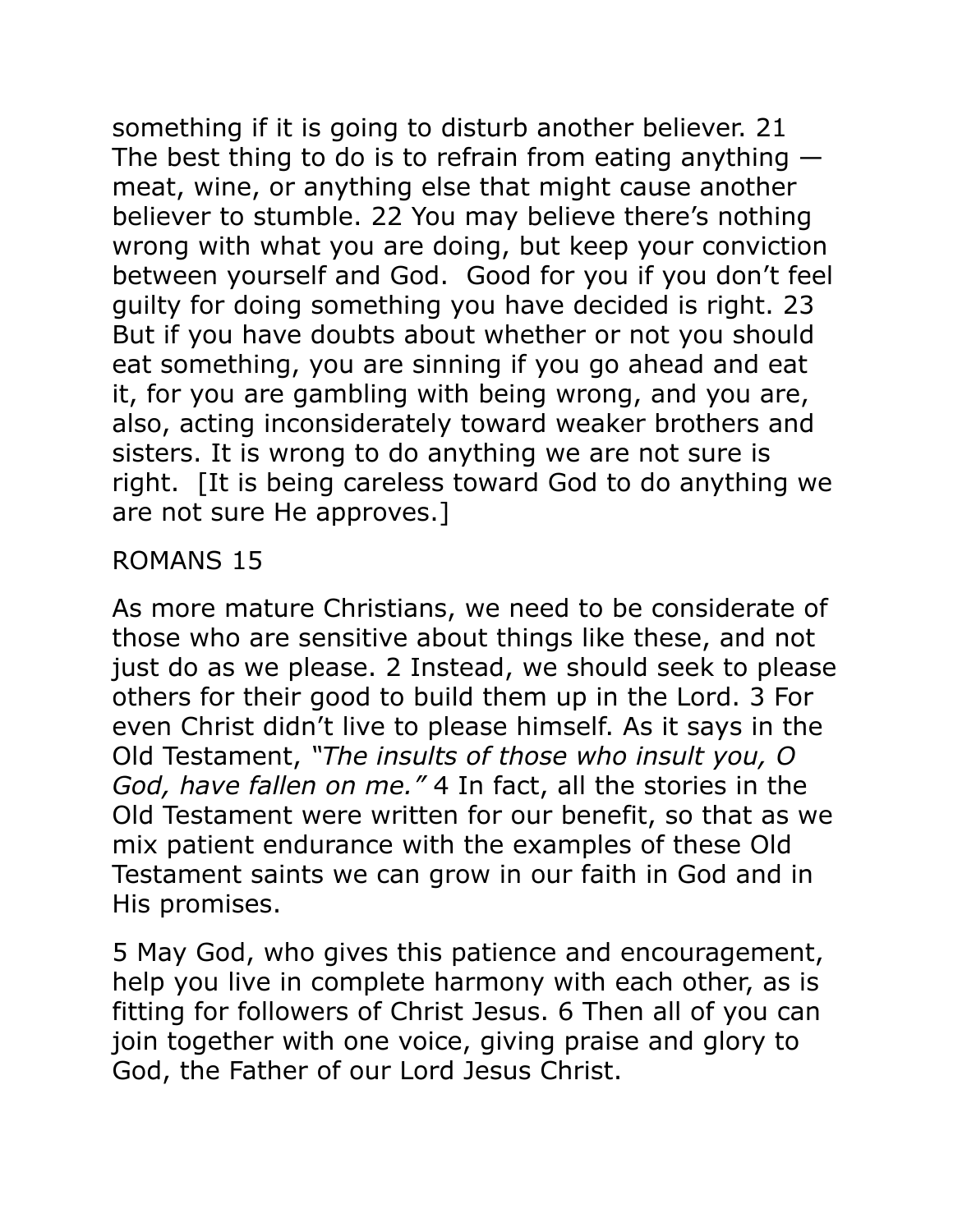7 So, accept each other just as Christ has accepted you, so that God will be given glory.

8 Though it is true that Christ came to the Jews in fulfillment of the promises God had made to their ancestors, 9 it is also true that he came to bring salvation to the Gentiles. That is what the psalmist meant when he wrote:

*"This is why I will praise you among the Gentiles; I will sing praises to your name."* 

10 And in another place it is written,

*"Rejoice with God's people, you Gentiles."* 

11 And yet again,

*"Praise the Lord, all you Gentiles. Praise him, all you people of the earth."* 

12 And in another place Isaiah said,

*"The heir to David's throne will come, and he will rule over the Gentiles. They will place their hope on him."* 

13 I pray that the God our hopes are built upon will totally fill you with joy and peace as you keep your faith in Him. Then you will overflow with confident hope through the power of the Holy Spirit.

14 I am fully convinced, my dear brothers and sisters, that you are full of goodness. You know these things so well you can teach each other all about them. 15 Even so, I have been bold enough to write about some of these points, knowing that all you need is this reminder. For by God's grace, 16 I am a special messenger from Christ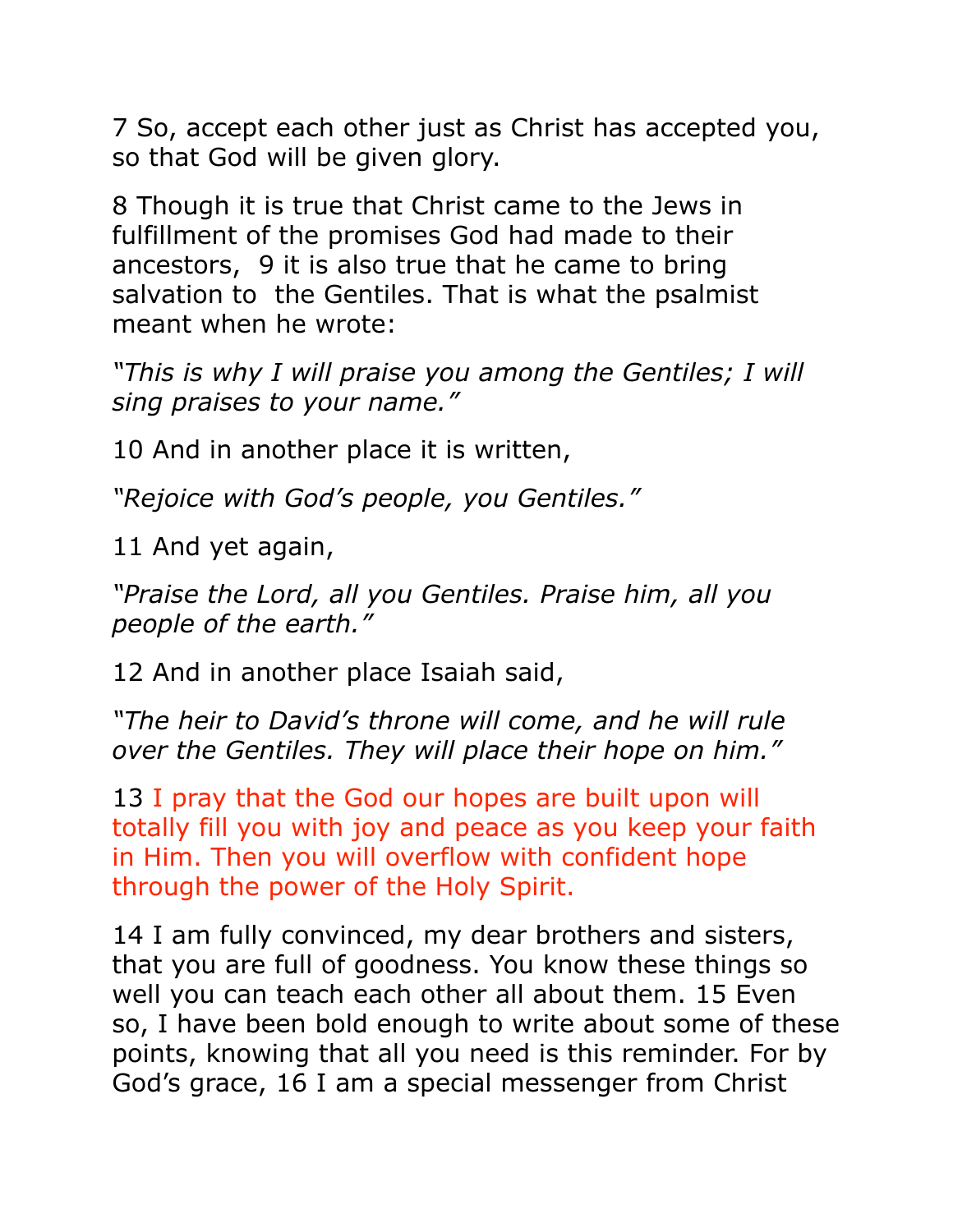Jesus to you Gentiles. I bring you the Good News so that I might present you as an acceptable offering to God, made holy by the Holy Spirit.

17 I have reason to be enthusiastic about all Christ Jesus has done through me in my service to God. 18 Yet I am not boasting about myself, but in what Christ has done through me, bringing the Gentiles to God by my message and by the way I worked among them. 19 They were convinced by the power of miraculous signs and wonders and by the power of God's Spirit. This is the way I have fully presented the Good News of Christ from Jerusalem all the way to Croatia.

20 My ambition has always been to preach the Good News where the name of Christ has never been heard, rather than where a house church has already been started by someone else. 21 I have been following the plan spoken of in the Scriptures, where it says,

*"Those who have never been told about him will see, and those who have never heard of him will understand."* 

22 In fact, it because I have been preaching in these far away places that my visit to you has been delayed so long.

23 But now I have finished my work in these regions, and after all these long years of waiting, I am eager to visit you. 24 I am planning to go to Spain, and when I do, I will stop off in Rome. And after I have enjoyed your fellowship for a little while, you can provide for my journey.

25 But before I come, I must go to Jerusalem to take a gift to the believers there. 26 For you see, the believers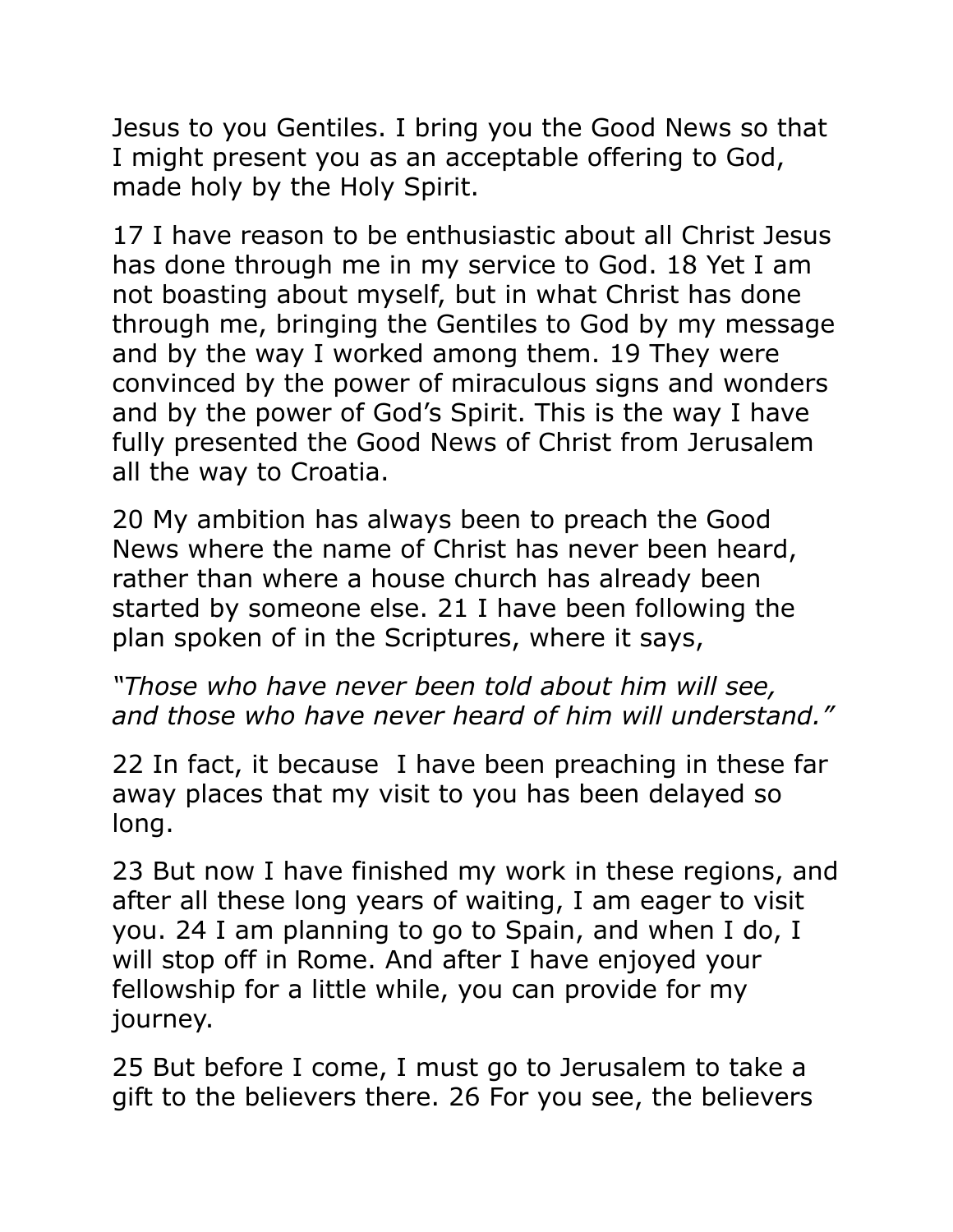in Yugoslavia and northern Greece have eagerly taken up an offering for the poor among the believers in Jerusalem. 27 They were glad to do this because they feel they owe a real debt to them. Since these Gentiles received the spiritual blessings of the Good News from the Jewish believers in Jerusalem, they feel the least they can do in return is to help them financially. 28 As soon as I have delivered this money and completed this good deed of theirs, I will come to see you on my way to Spain. 29 And I am sure that when I come, Christ will richly bless our time together.

30 Dear brothers and sisters, I urge you in the name of our Lord Jesus Christ to join in my struggle by praying to God for me. Do this out of the love the Holy Spirit has given you for me. 31 Pray that I will be rescued from those in Judea who refuse to obey God. Pray also that the believers there will be willing to accept the donation I am taking to Jerusalem. 32 Then, by the will of God, I will be able to come to you with a joyful heart, and we will be an encouragement to each other.

33 And now may God, who gives us his peace, be with you all. Amen.

#### ROMANS 16

I commend to you our sister Phoebe, who is a servant in the church in Cenchrea, Greece. 2 Welcome her in the Lord as one who is worthy of honor among God's people. Help her in whatever she needs, for she has been helpful to many, and especially to me.

3 Give my greetings to Priscilla and Aquila, my coworkers in the ministry of Christ Jesus. 4 In fact, they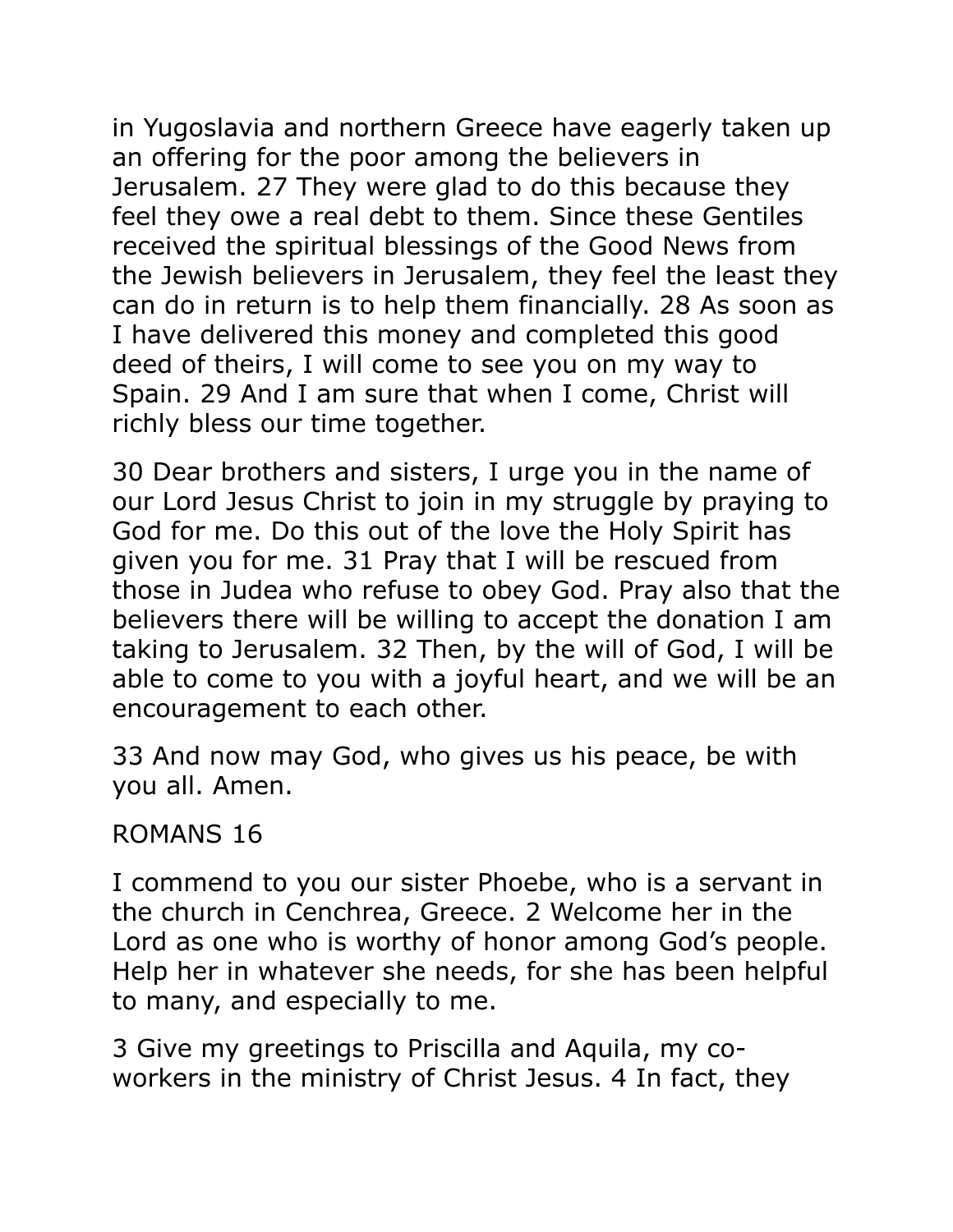once risked their lives for me. I am thankful to them, and so are all the Gentile churches. 5 Also give my greetings to the church that meets in their home.

Greet my dear friend Epenetus. He was the first person from western Turkey, the province of Asia, to become a follower of Christ. 6 Give my greetings to Mary, who has worked so hard for your benefit. 7 Greet Andronicus and Junia, my fellow Jews, who were in prison with me. They are highly respected among the apostles and became followers of Christ before I did. 8 Greet Ampliatus, my dear friend in the Lord. 9 Greet Urbanus, our co-worker in Christ, and my dear friend Stachys.

10 Greet Apelles, a good man whom Christ approves. And give my greetings to the believers from the household of Aristobulus. 11 Greet Herodion, my fellow Jew. Greet the Lord's people from the household of Narcissus. 12 Give my greetings to Tryphena and Tryphosa, the Lord's workers, and to dear Persis, who has worked so hard for the Lord. 13 Greet Rufus, whom the Lord picked out to be his very own; and also his dear mother, who has been a mother to me.

14 Give my greetings to Asyncritus, Phlegon, Hermes, Patrobas, Hermas, and the brothers and sisters in their house church. 15 Give my greetings to Philologus, Julia, Nereus and his sister, and to Olympas and all the believers in their house church. 16 Greet each other with a sacred kiss. All the house churches of Christ send you their greetings.

17 And now I make one more appeal, my dear brothers and sisters. Watch out for people who cause divisions and who upset people's faith by teaching things contrary to